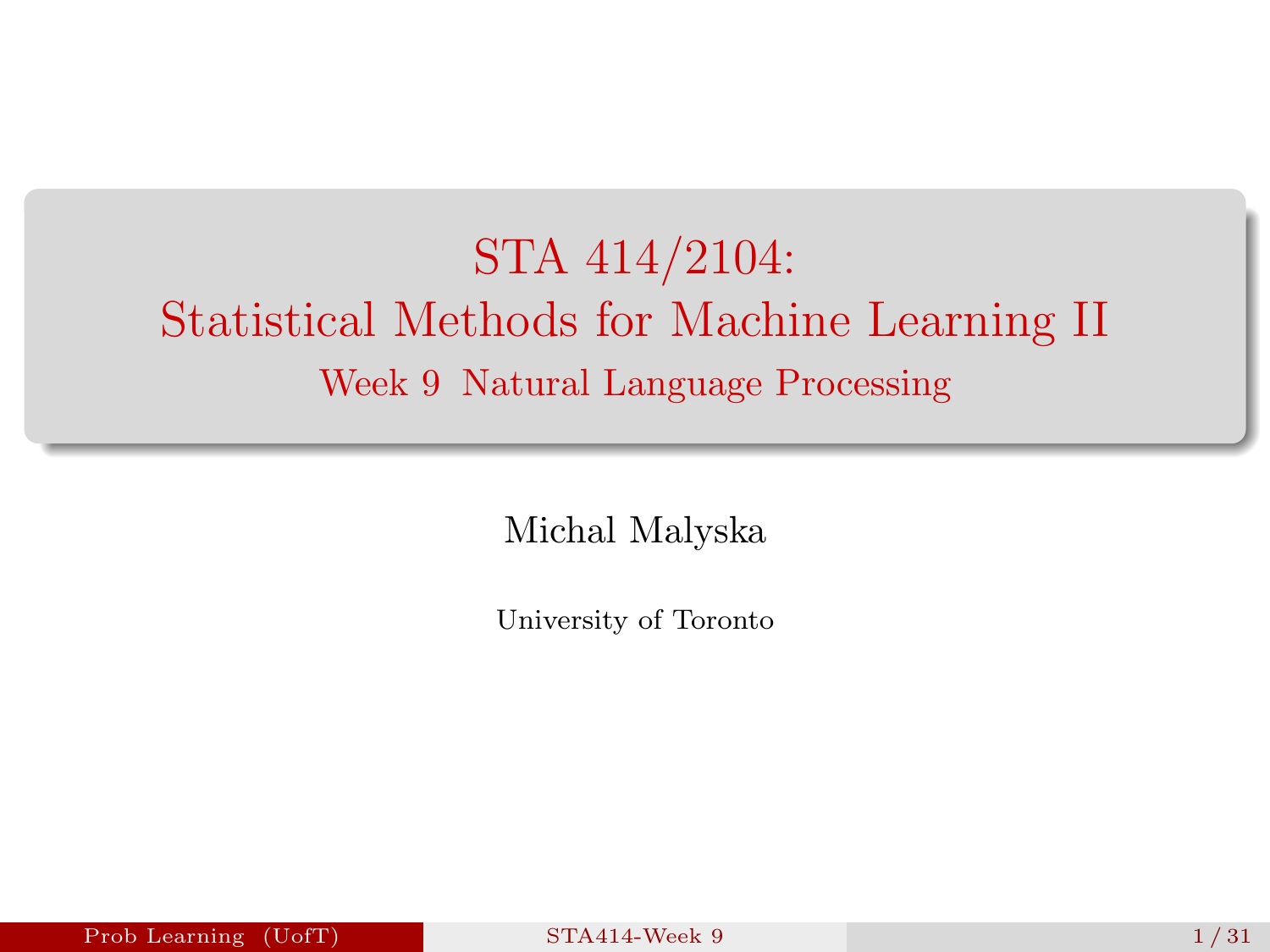## **Overview**

- Natural Language Processing
- Embeddings
	- $\blacktriangleright$  Bag of Words
	- ▶ Term Frequency Inverse Document Frequency
	- $\blacktriangleright$  Word2Vec
- NLP concepts
- NLP tasks
	- $\blacktriangleright$  Document Classification
	- $\blacktriangleright$  Token Classification
	- Natural Language Generation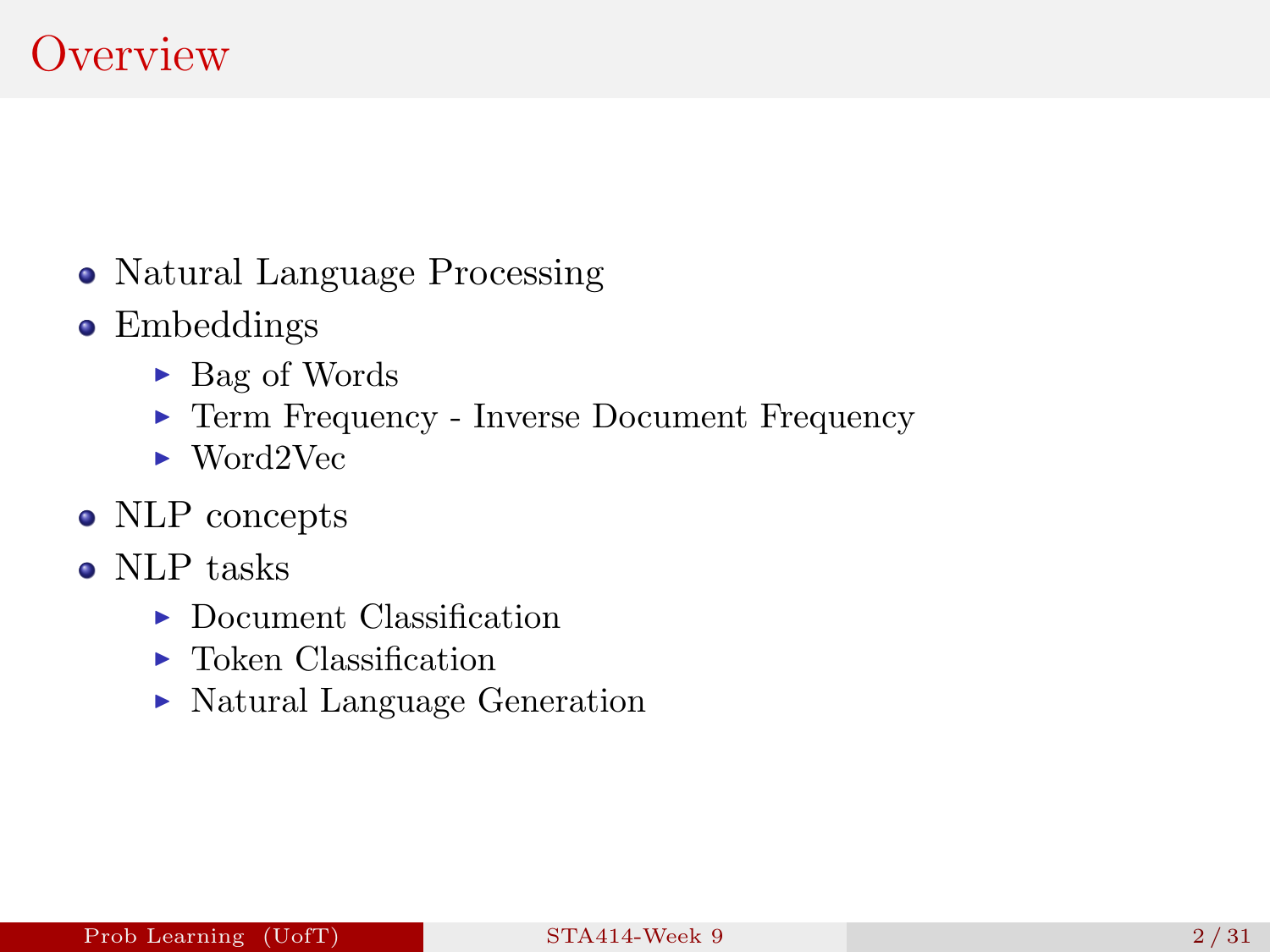- So far in the class (and probably all other STA classes) we have been operating under the assumptions that all the inputs to our models are numbers. Today we will focus on another kind of input - text. In particular, Natural Language.
	- How is natural language represented?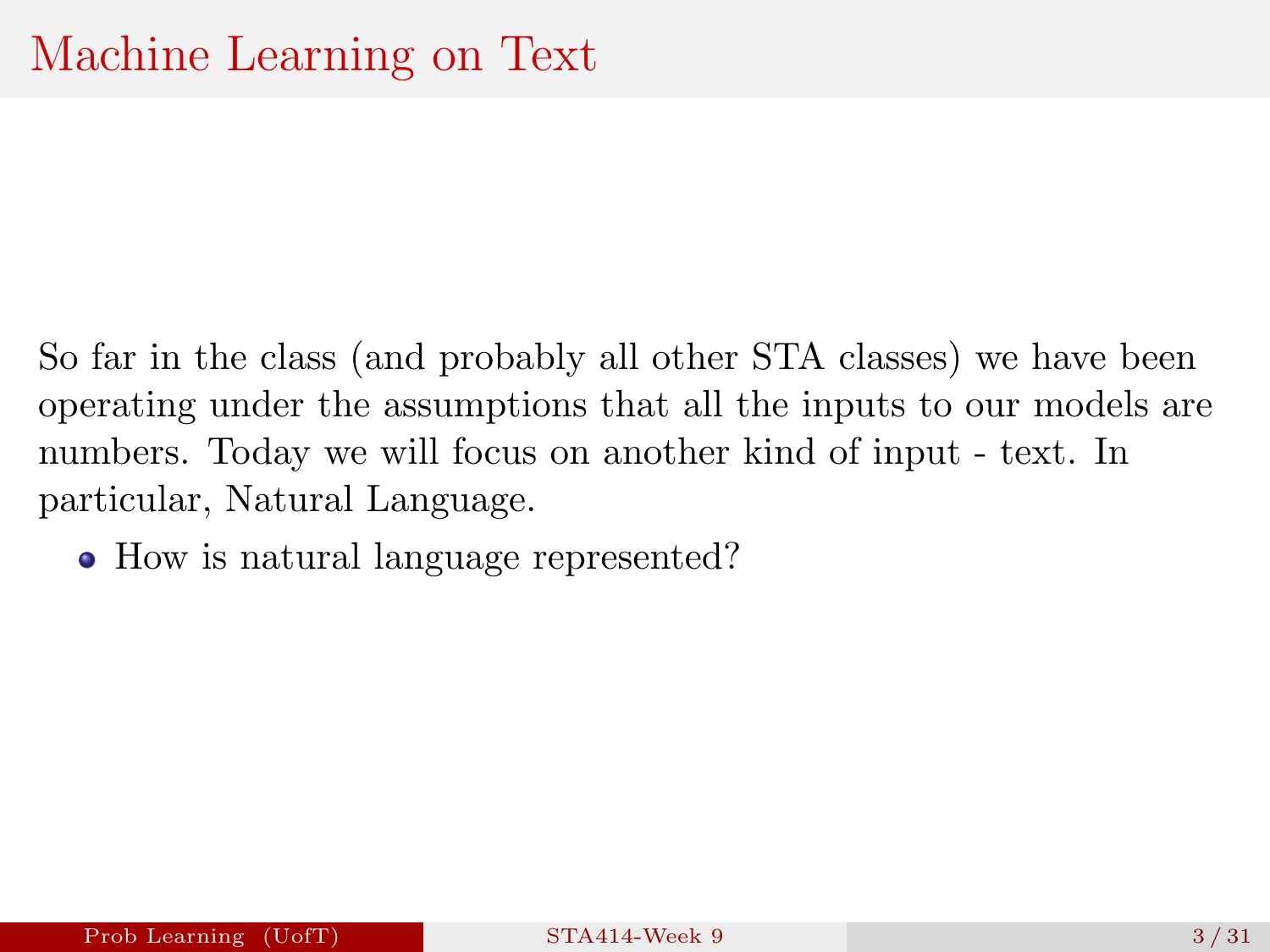Some names we will be using throughout this lecture:

- Token A single "atom" of text, usually a word
- Document A complete datapoint of text
- **Span** A subset of a document, a group of Tokens
- **Vocabulary** A list of all possible tokens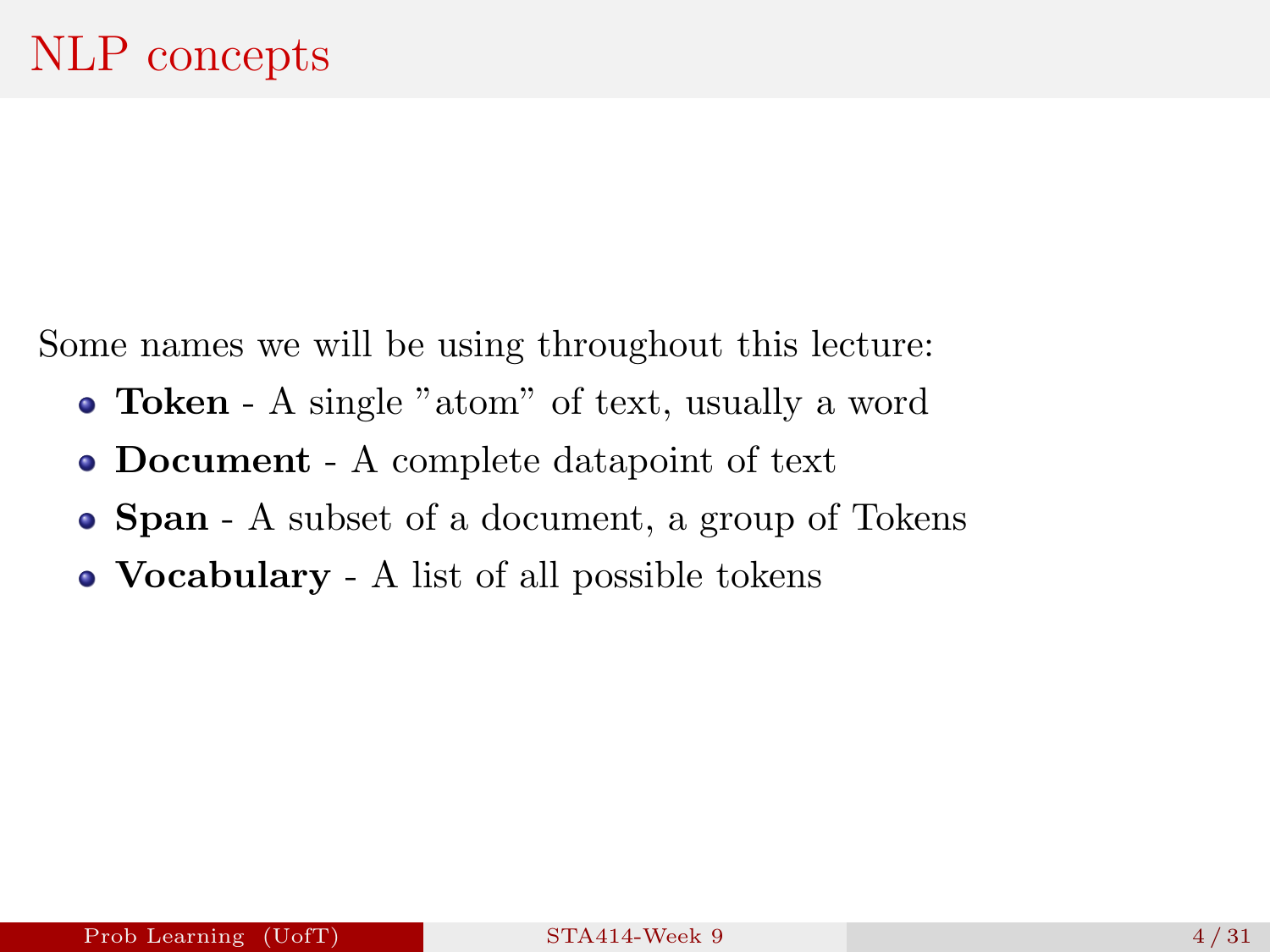#### What do we want to do with text?

- Classification (Documents, Spans, Tokens)
	- $\blacktriangleright$  Hate speech detection
	- $\blacktriangleright$  Spam filtering
	- $\triangleright$  Social Media drug adverse effect identification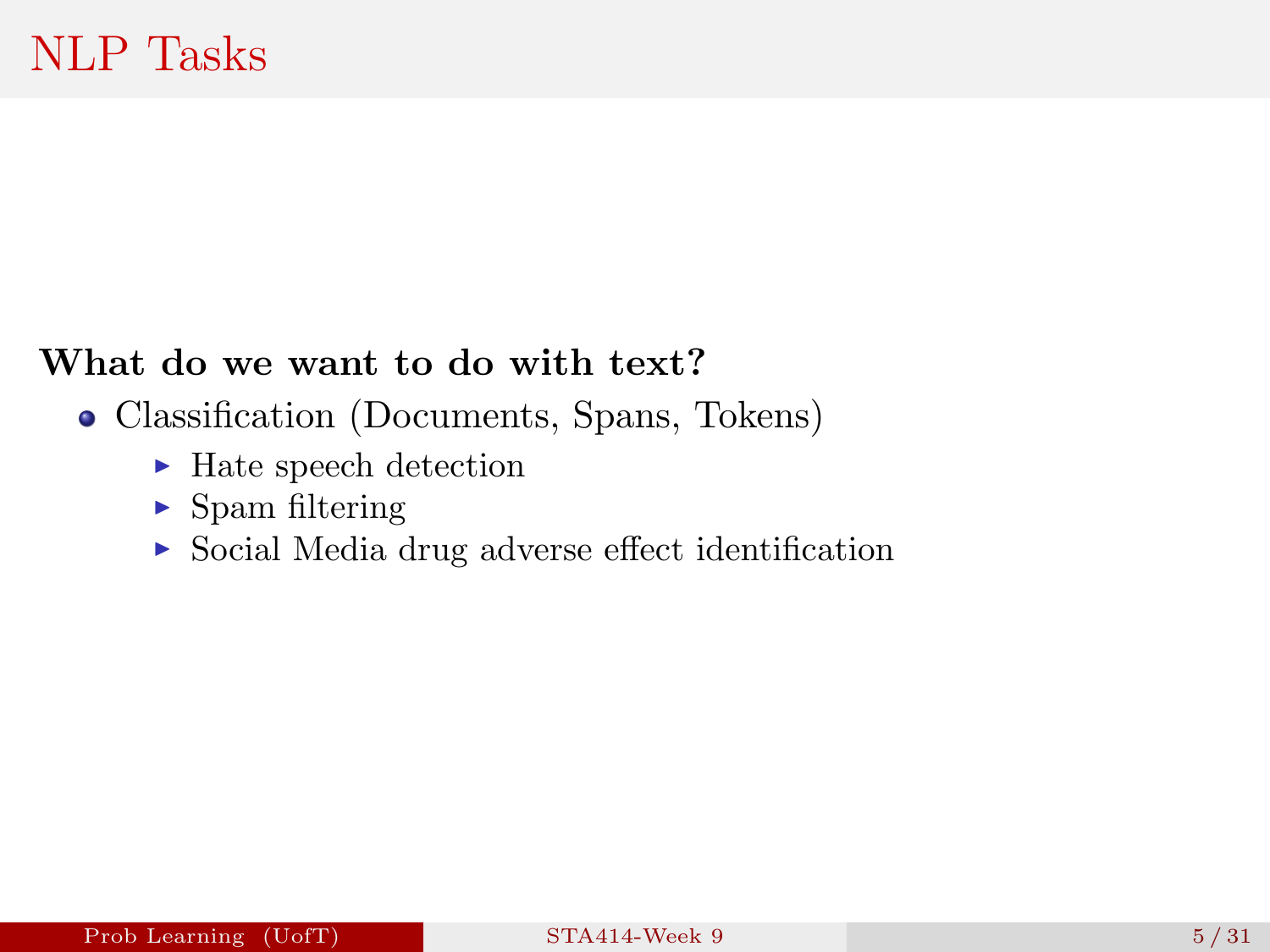#### What do we want to do with text?

- Generation (Question Answering, Summarization, Free-text generation, . . . )
	- $\triangleright$  Translating natural language into SQL queries
	- $\blacktriangleright$  "Hey siri what is the weather like?"
	- $\blacktriangleright$  Chatbots
	- $\blacktriangleright$  [Talk to a transformer](https://transformer.huggingface.co/doc/gpt2-large)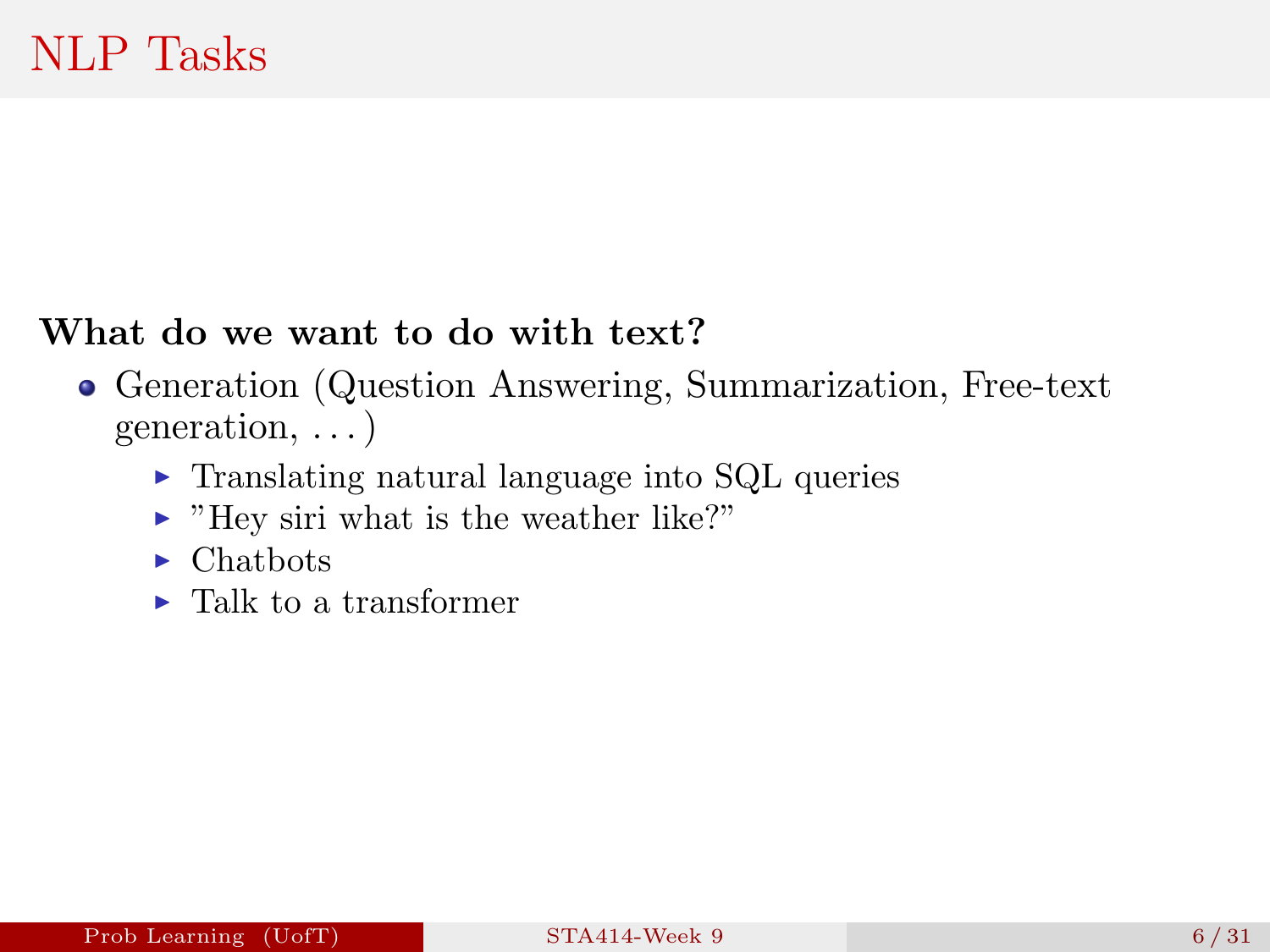#### What do we want to do with text?

- Regression (Essay scoring, like count prediction)
	- $\blacktriangleright$  How many retweets will this tweet get?
- **•** Information Extraction
	- ► Who are the people mentioned in this text?
- Document Retrieval
	- $\triangleright$  Google search
	- $\blacktriangleright$  Automatic literature review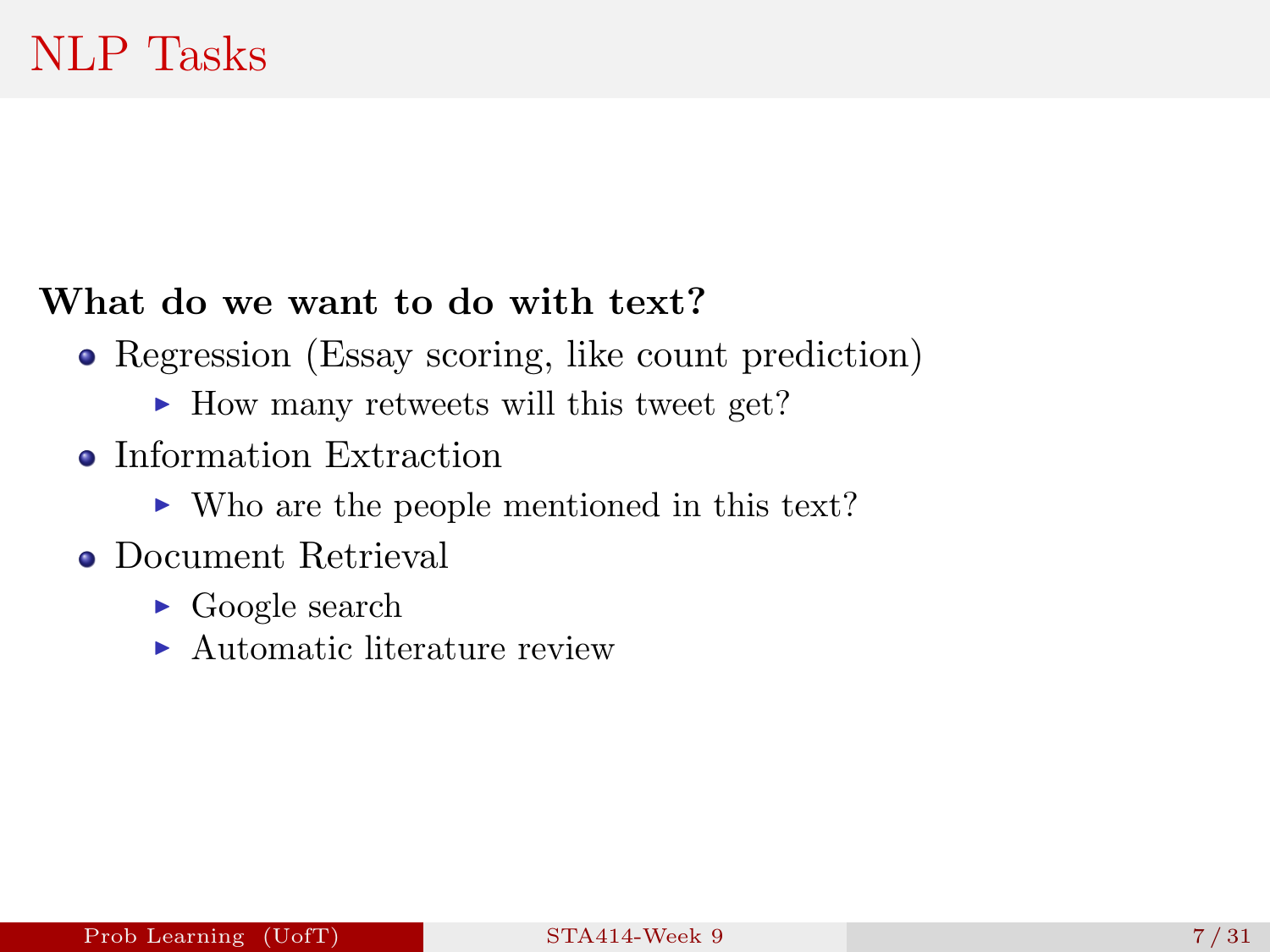We begin by revisiting a familiar example from earlier lectures: determining whether an email is spam or not.

- What kind of task is it?
- How would you approach it?

More formally: Consider a set of observations  $(x_i, y_i)_{i=1:N}$  where  $y_i = 1$ means datapoint  $i$  was spam, and  $x_i$  is the text of the email. Our goal is to create / learn a function  $f_{\theta}$  such that  $f_{\theta}(x_i) = p(y_i|x_i)$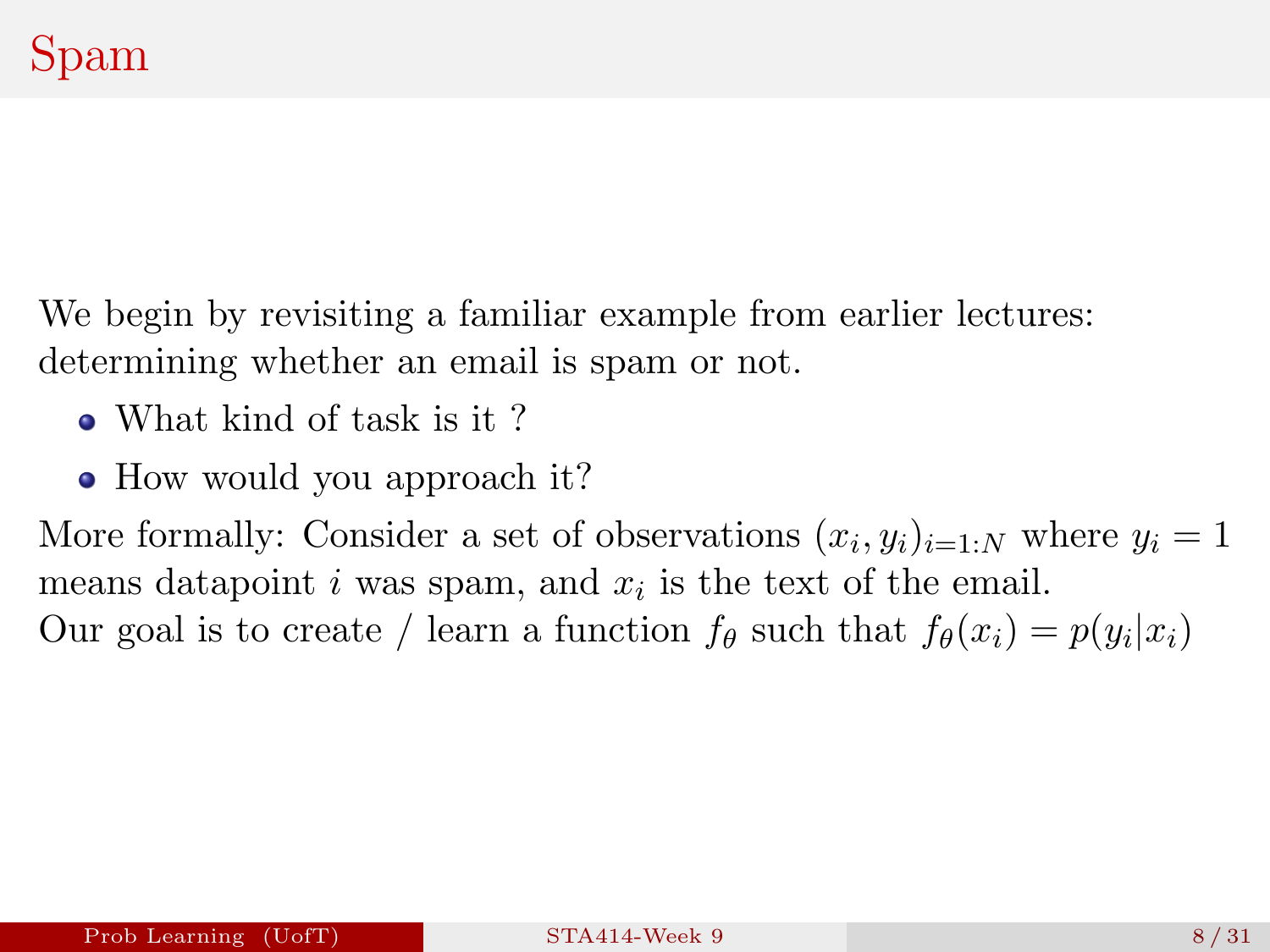#### **Heuristics**

Perhaps it is possible to find some heuristics that work:

- If  $x_i$  contains any prescription medication name  $\hat{y}_i = 1$
- If  $x_i$  is is mostly capital letters  $\hat{y}_i = 1$
- If  $x_i$  contains "Make **Amount** every **Time Period**"  $\hat{y}_i = 1$

```
import re
SPAM = 1MEDICINE LIST = ["Acetylcysteine", "Apixaban","..."]
def spam_classifier_heuristic(text: str) -> bool:
   Heuristics to classify whether a string is a spam email or not
   1000for medicine in MEDICINE LIST:
        if text.contains(medicine):
            return SPAM
   if text.upper() == text:return SPAM
   if re.match(r"((M|m)ake)\s*((\w*)\s*)*(\$\d*)\s*((per|for\sjust)\s*(week|day|year))|(weekly|daily|monthly)", text) is not None:
        return SPAM
   else:
        return 1 - SPAM
```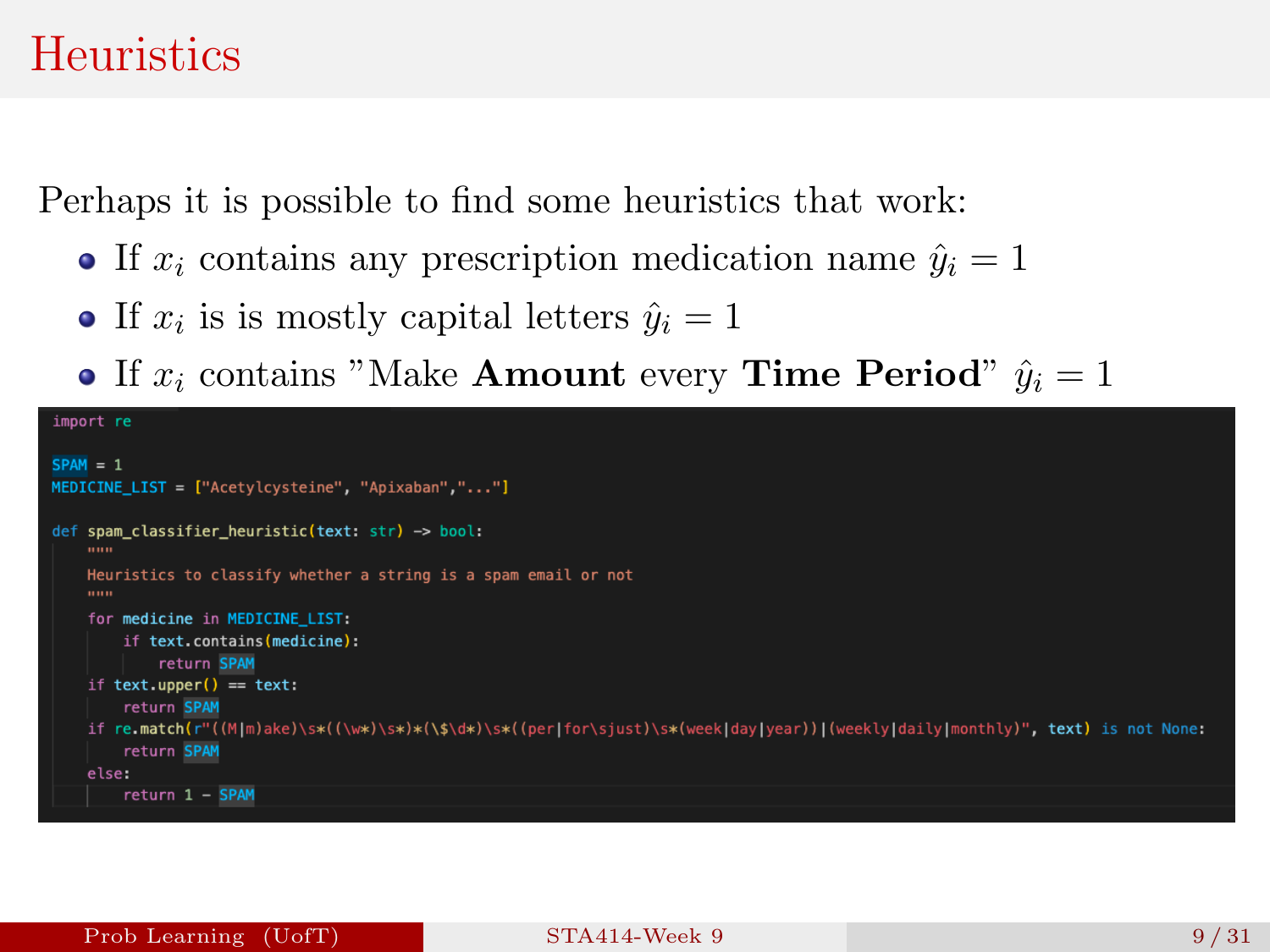To apply any kind of learning algorithms we have seen before we need to convert  $x$  into a numerical representation  $h$ .

- Given a vocabulary  $V_{i=1:M}$ , determine h such that:  $h_i = 1$ whenever token  $i$  from the vocabulary is present in  $x$ .
- Each datapoint x is represented by an M dimensional vector of 0's and 1's
- How do we determine the vocabulary?
- Just list and count all the words in all of the documents, and then only keep the top M.
- We have numerical features, so just plug them as input into any "standard" algorithm: Logistic Regression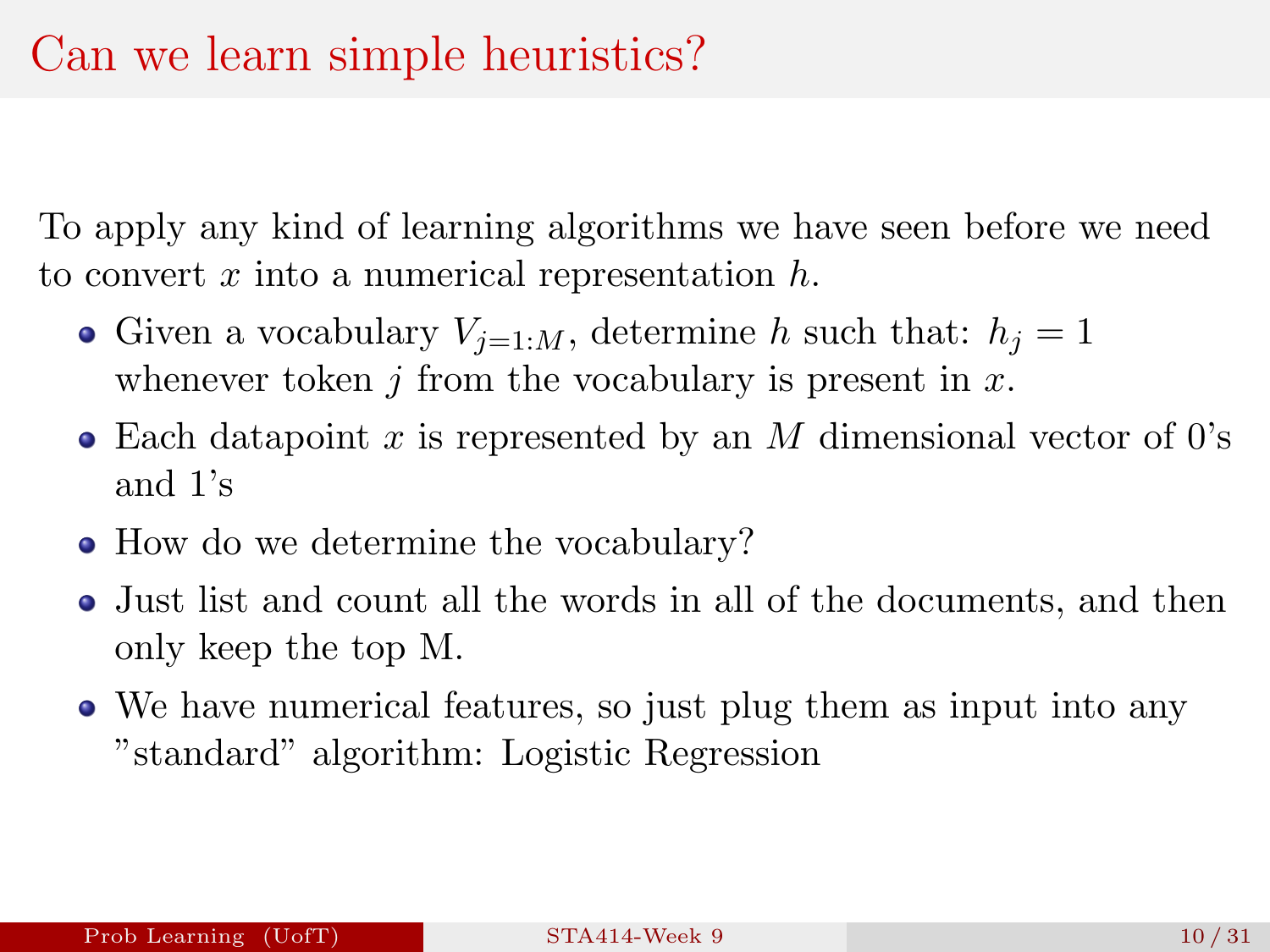This simple binary representation is called a (binary) Bag of Words.

- What is included in the representation  $h$  of  $x$ ?
- What if we care about more than just the presence / abscence of a specific word?
- $\bullet$  We could just include the count of each word turning h from a vector of 1's and 0's into a vector of counts.
- What about phrases? "Polyethylene Glicol"?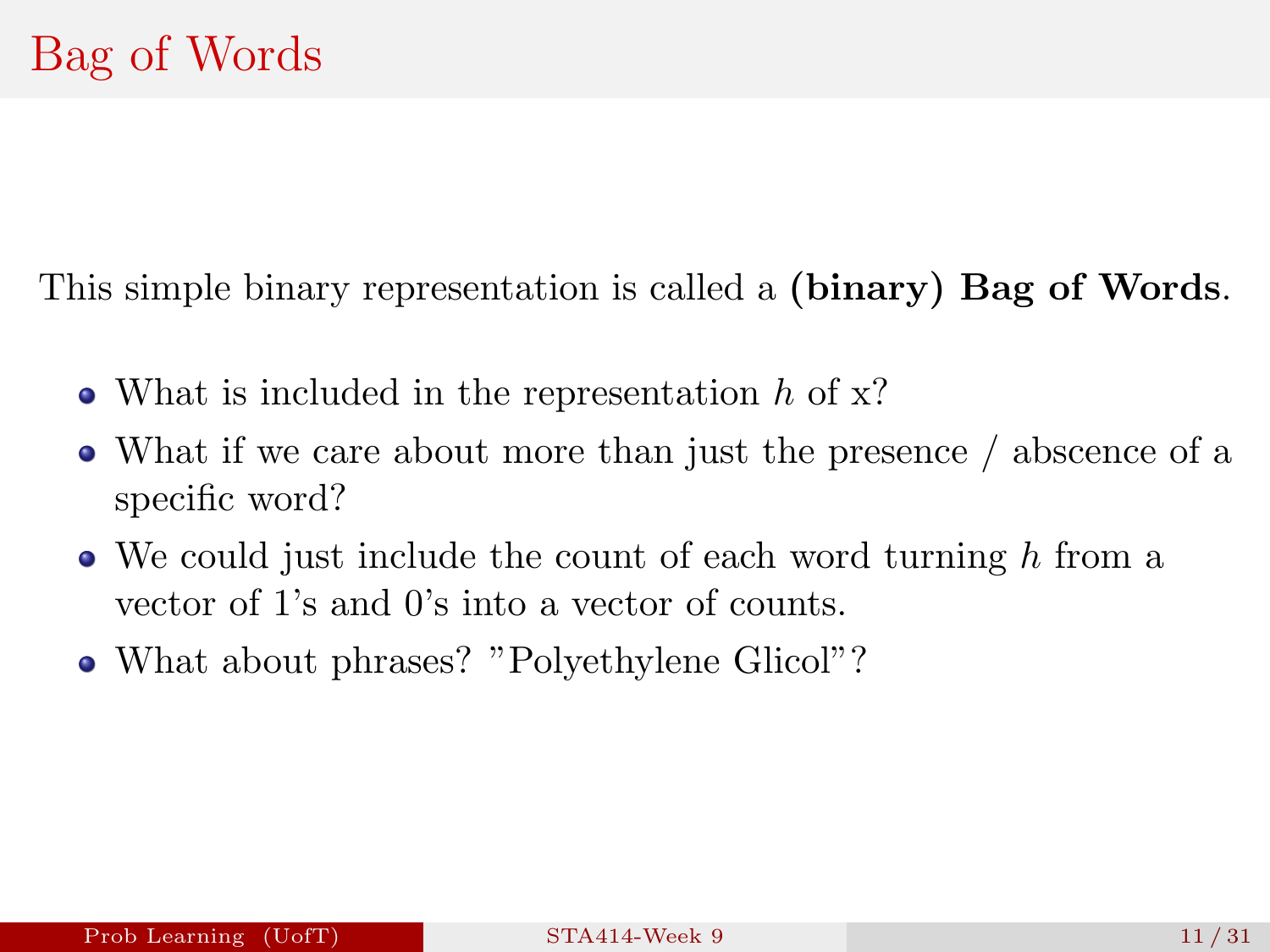#### N-Grams

Instead of considering single words as entries in a vocabulary, perhaps we would want to consider phrases.

An  $N$ -gram is a contiguous sequence of  $N$  tokens from a given text. Under  $N = 1$ ; also called unigrams

$$
V = ("This", "is", "a", "sentence")
$$

"This is a sentence"  $=(1,1,1,1)$ 

"A sentence"  $= (0, 0, 1, 1)$ 

Under  $N = 2$ ; also called bigrams

 $V = ("This is", "is a", "a sentence")$ 

"This is a sentence"  $=(1,1,1)$ 

 $A \text{ sentence} = (0, 0, 1)$ <br> $STA414\text{-Week 9}$ Prob Learning (UofT) [STA414-Week 9](#page-0-0) 12 / 31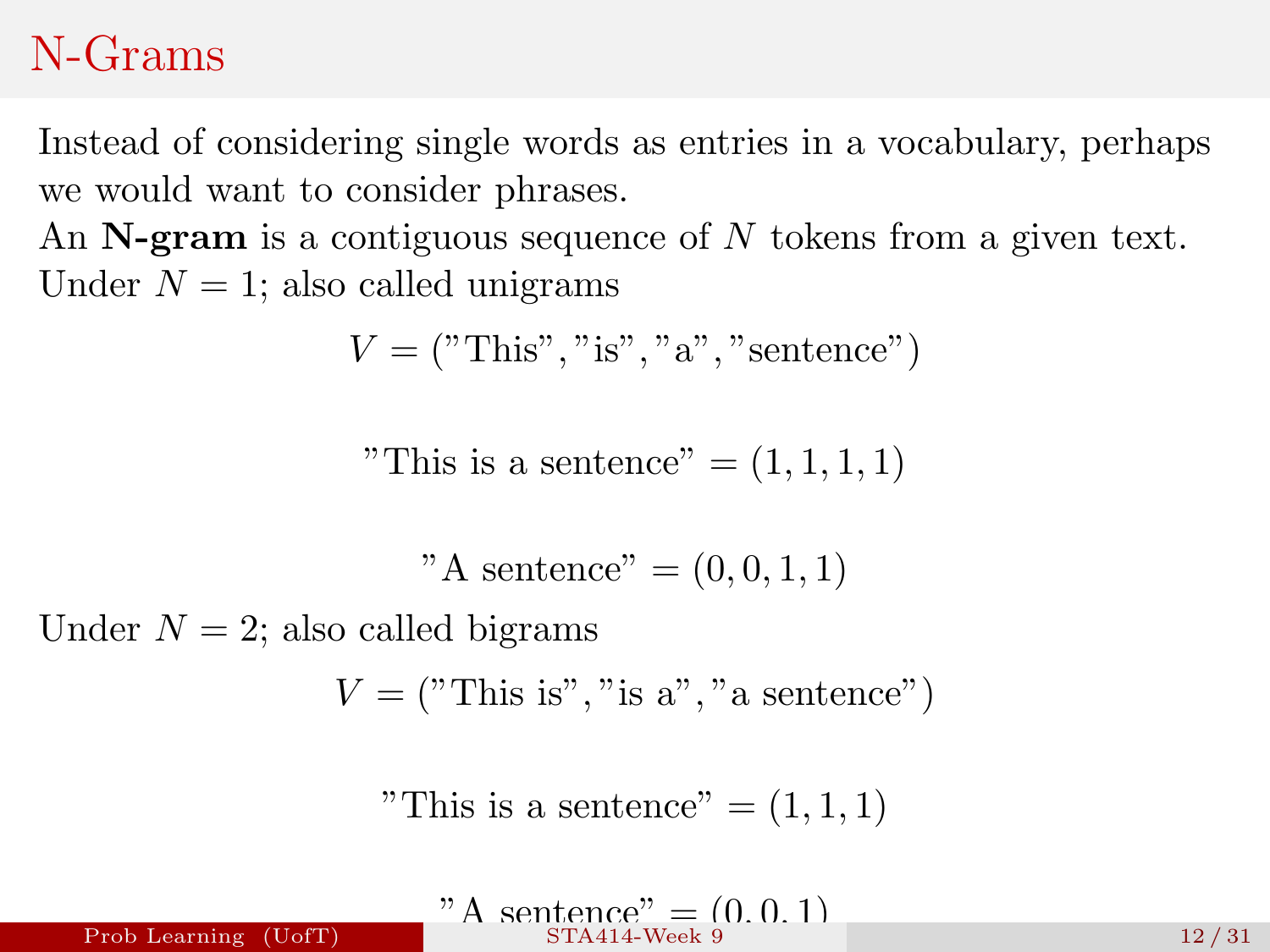Some words are incredibly common, but do not contribute a lot in terms of distinguishing between texts.

- Virtually any text in English will contain "the" or "a"
- Should we include those in the vocabulary?
- Can we learn which words to include in the vocabulary?
- We can better represent documents by the **relative frequency** of words in them.
- Note: in practice we often remove some words from all text and ignore them completely. You will see those referred to as stopwords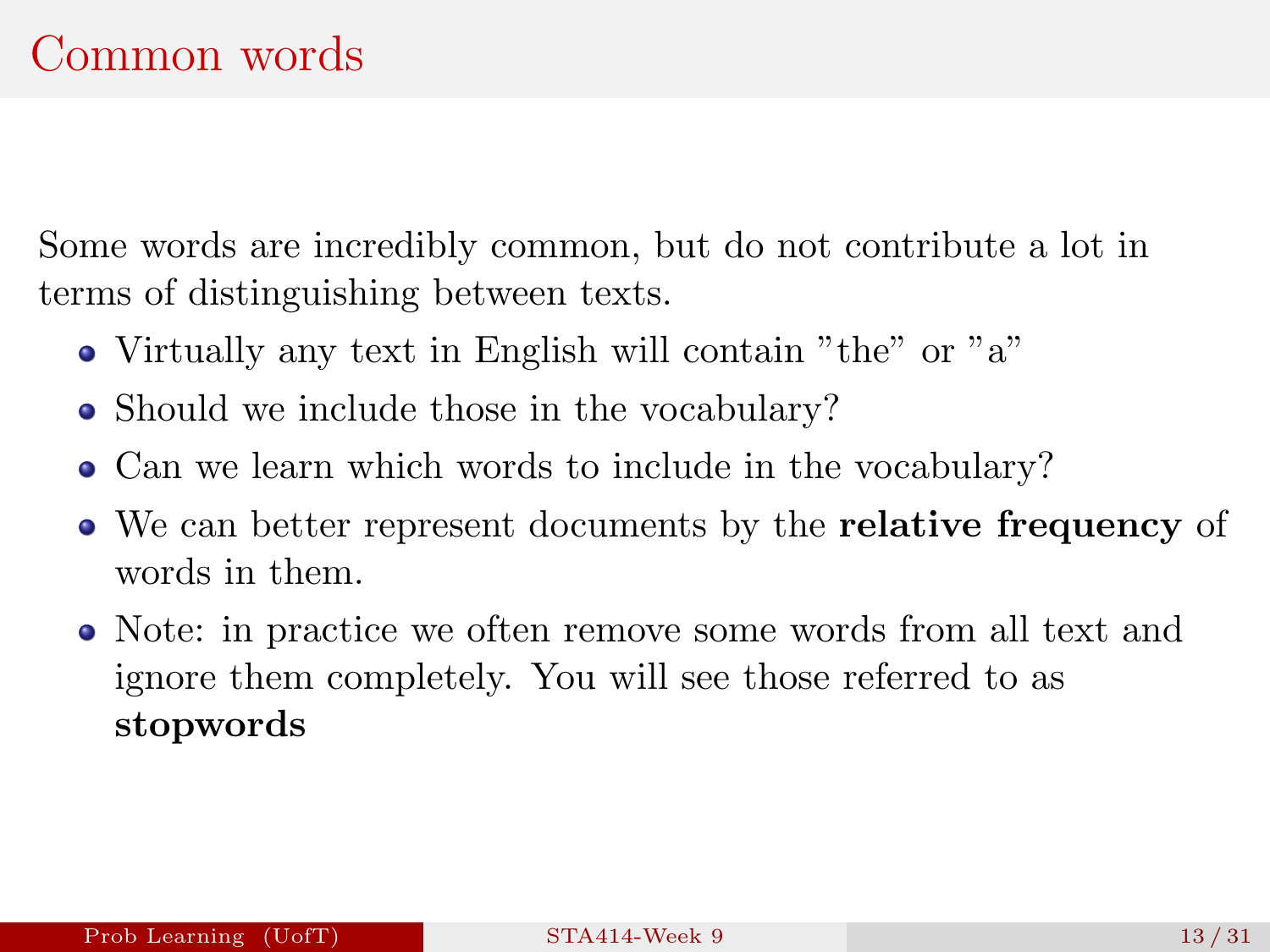We can represent the "count" (Term Frequency) of a word in many different ways:

- Raw count of times it is present in x: **BoW**
- Binarized count of times it is present in x: binary BoW
- Count of times it is present in x divided by number of tokens in x
- Raw count scaled by number of other terms (not count of) in x
- Log of the raw count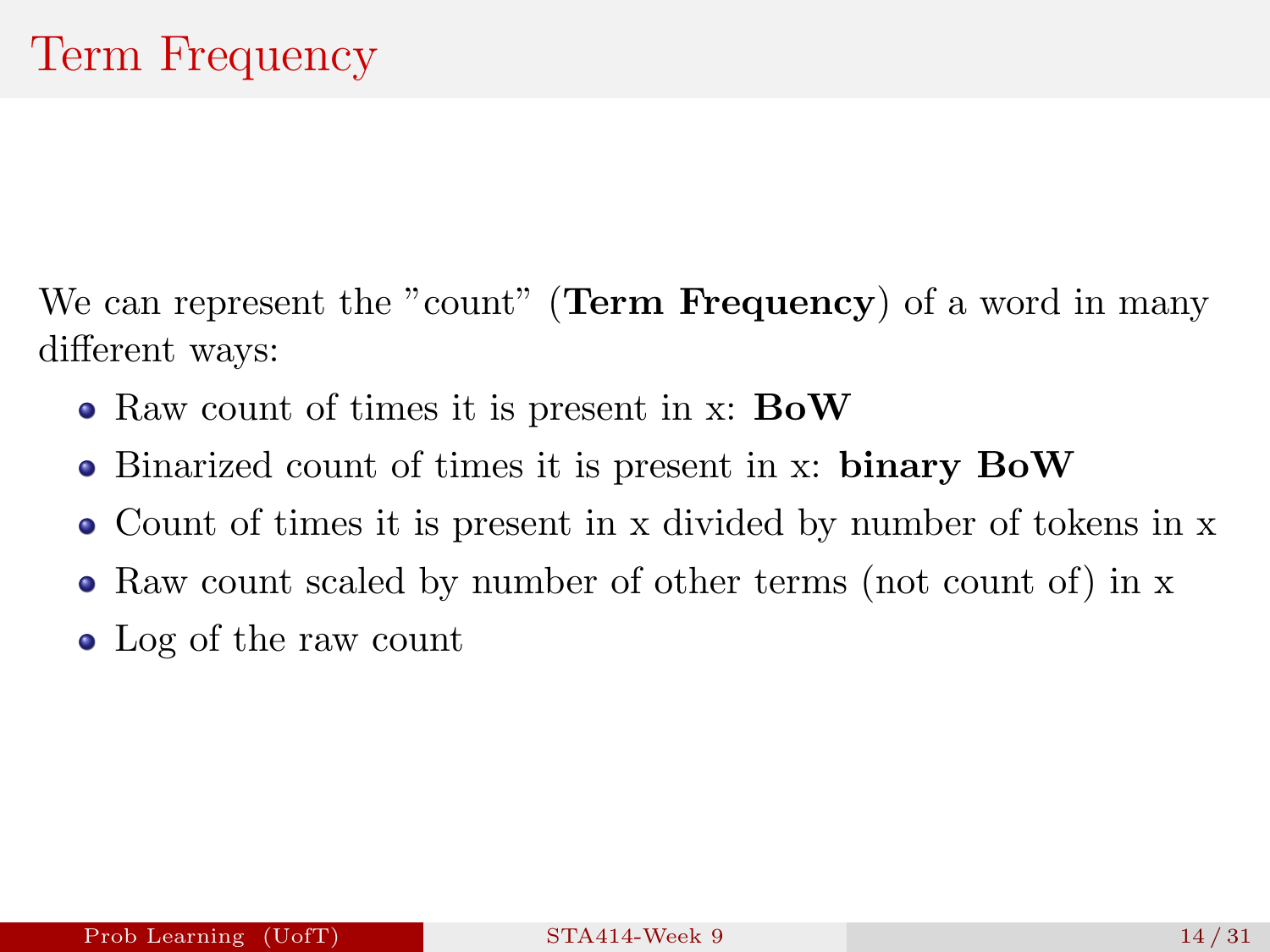## Term Frequency example

 $V = ("This", "is", "a", "sentence", "another", "not", "Yet")$  $x_1 =$ "This is a sentence. This is another sentence."  $x_2 =$ "This is not a sentence. Yet another not a sentence"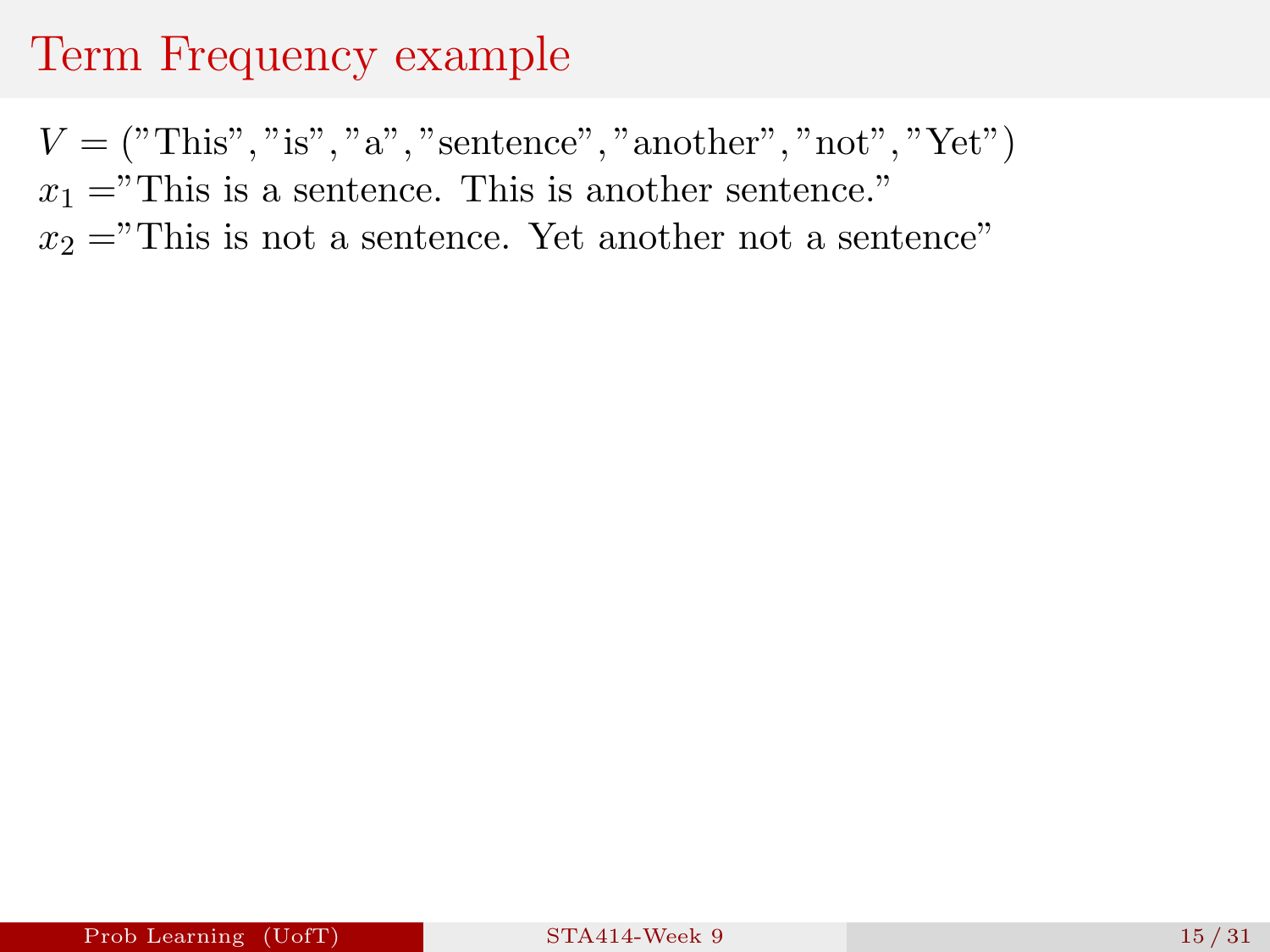#### Inverse Document Frequency

Just like with term frequency, we can represent the "relative prevalence" (Inverse Document Frequency) of a word in many different ways:

Denote  $N_j = \sum_{i=1}^N I(V_j \in x_i)$  count of datapoints that include j-th word in the vocabulary.

 $\bullet$ 1  $N_j$  $\bullet$ N  $N_j$  $\bullet$  $\log(\frac{N}{N})$  $\frac{1}{N_j})$ 

You can think of it as a scaling factor for each of the words in the vocabulary.

Prob Learning (UofT) [STA414-Week 9](#page-0-0) 16/31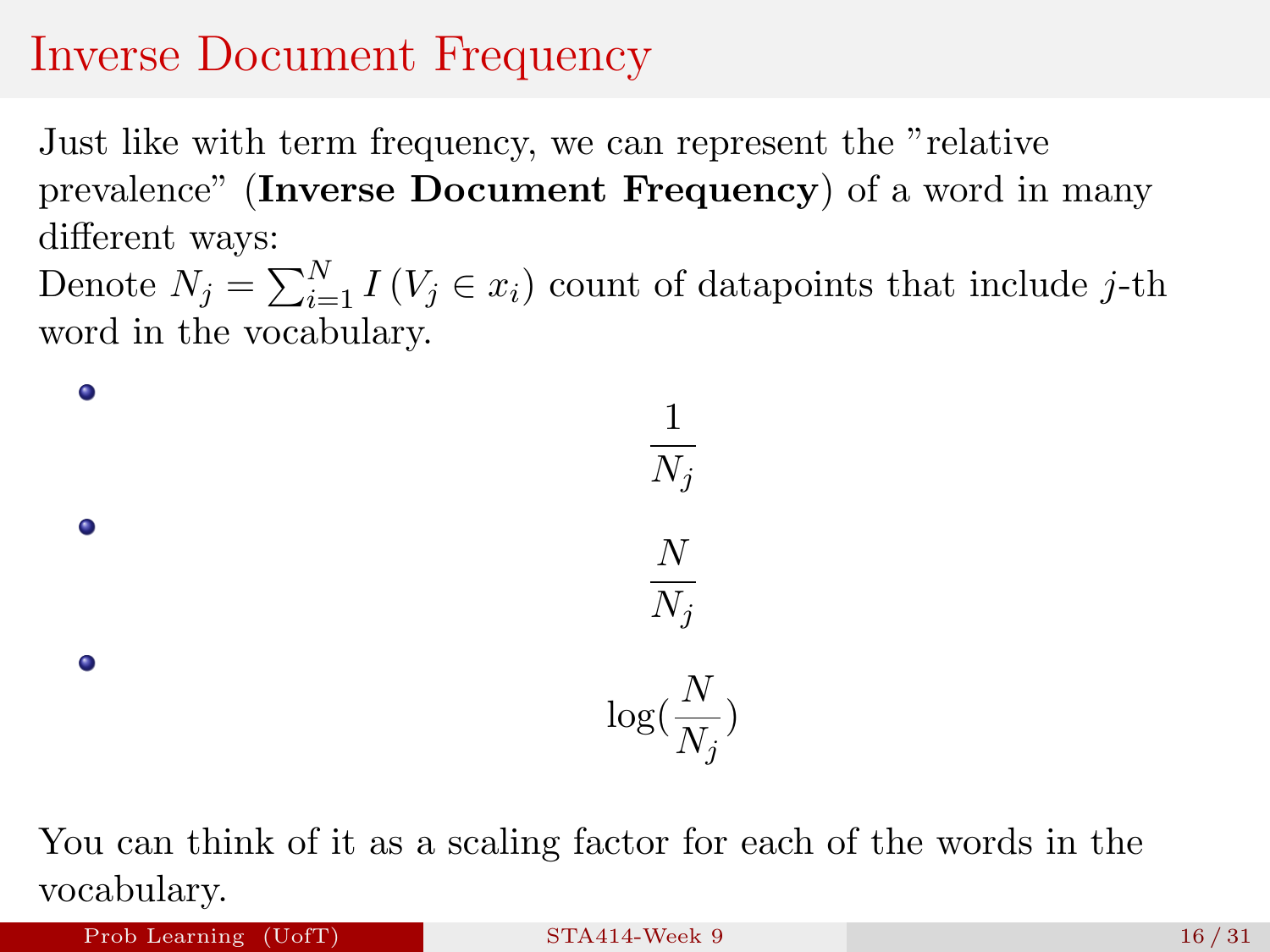By combining Term Frequency with Inverse Document Frequency we can measure how common the word is in a particular datapoint relative to other documents.

$$
TF-IDF(x) = TF(x) \times IDF(x)
$$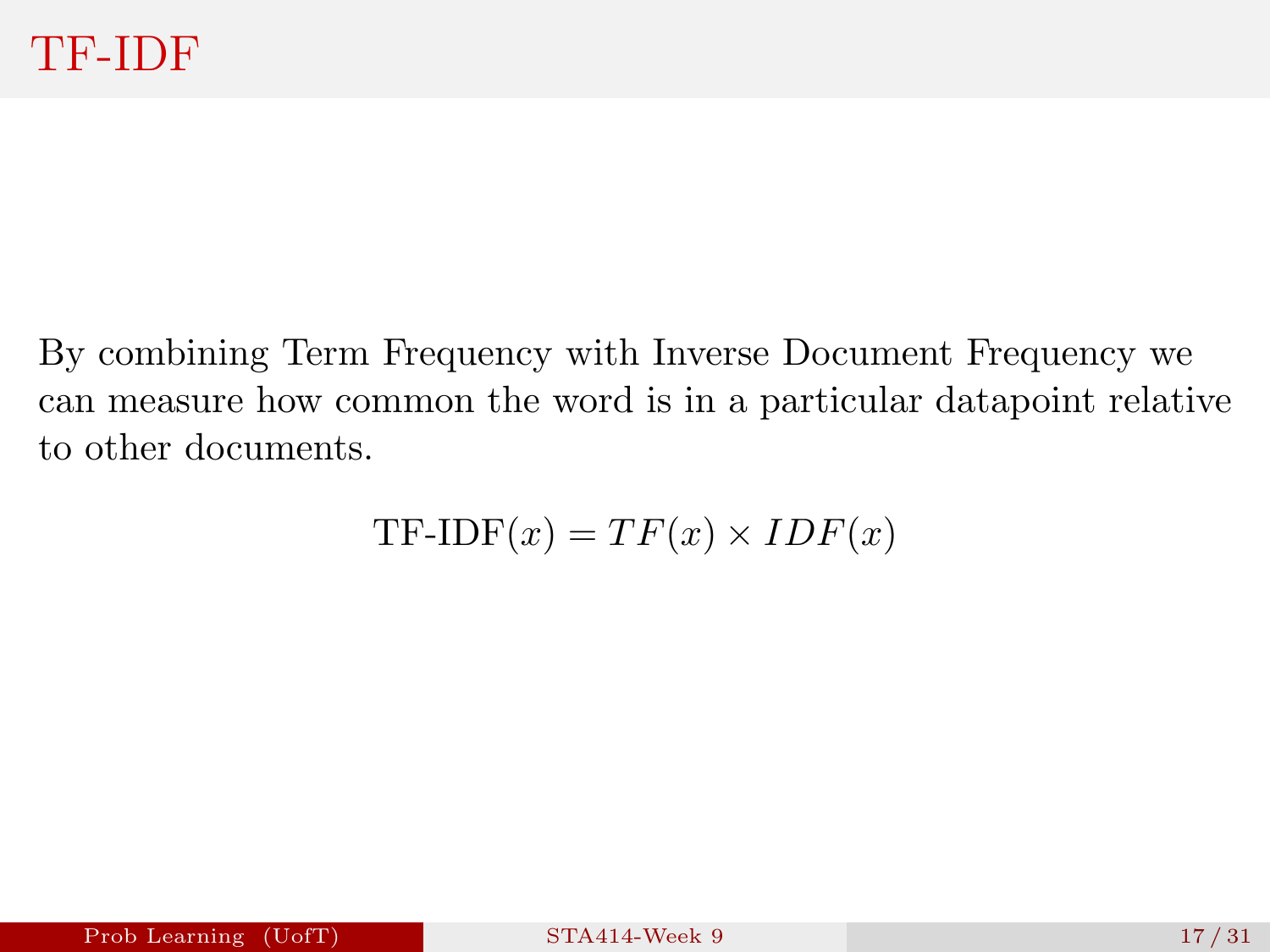#### TF-IDF example

 $V = ("This", "is", "a", "sentence", "another", "not", "Yet")$  $x_1 =$ "This is a sentence. This is another sentence."  $x_2 =$ "This is not a sentence. Yet another not a sentence"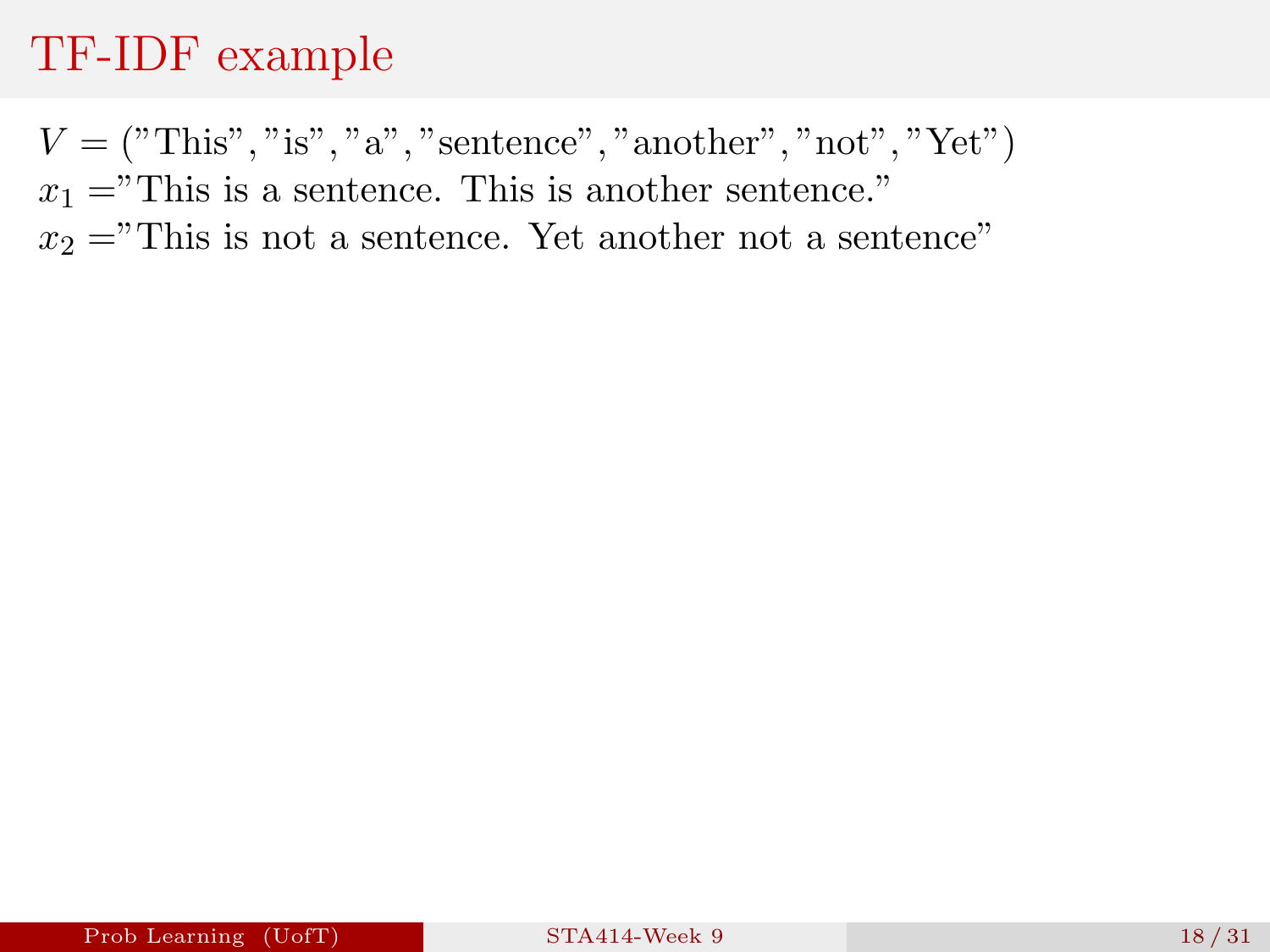### Embeddings

All of the methods we talked about can be used to generate numerical representations of whole documents, by the use of just the word occurences, and simple functions. We say that  $h_i$  is the **embedding** of  $x_i$ , and we call  $g(x) = h$  an embedding function. We can then re-frame our problem of learning  $f_{\theta}(x) = y$  as:

$$
f_{\theta}(x) = c_{\theta_1}(h) = c_{\theta_1}(g_{\theta_2}(x)) = y
$$

Where  $c_{\theta}$  is any classification / regression function, and  $q_{\theta}$  is an embedding function.

- Embeddings are not restricted to documents.
- How could we embed an image?
- What if our datapoint consists of an image and text?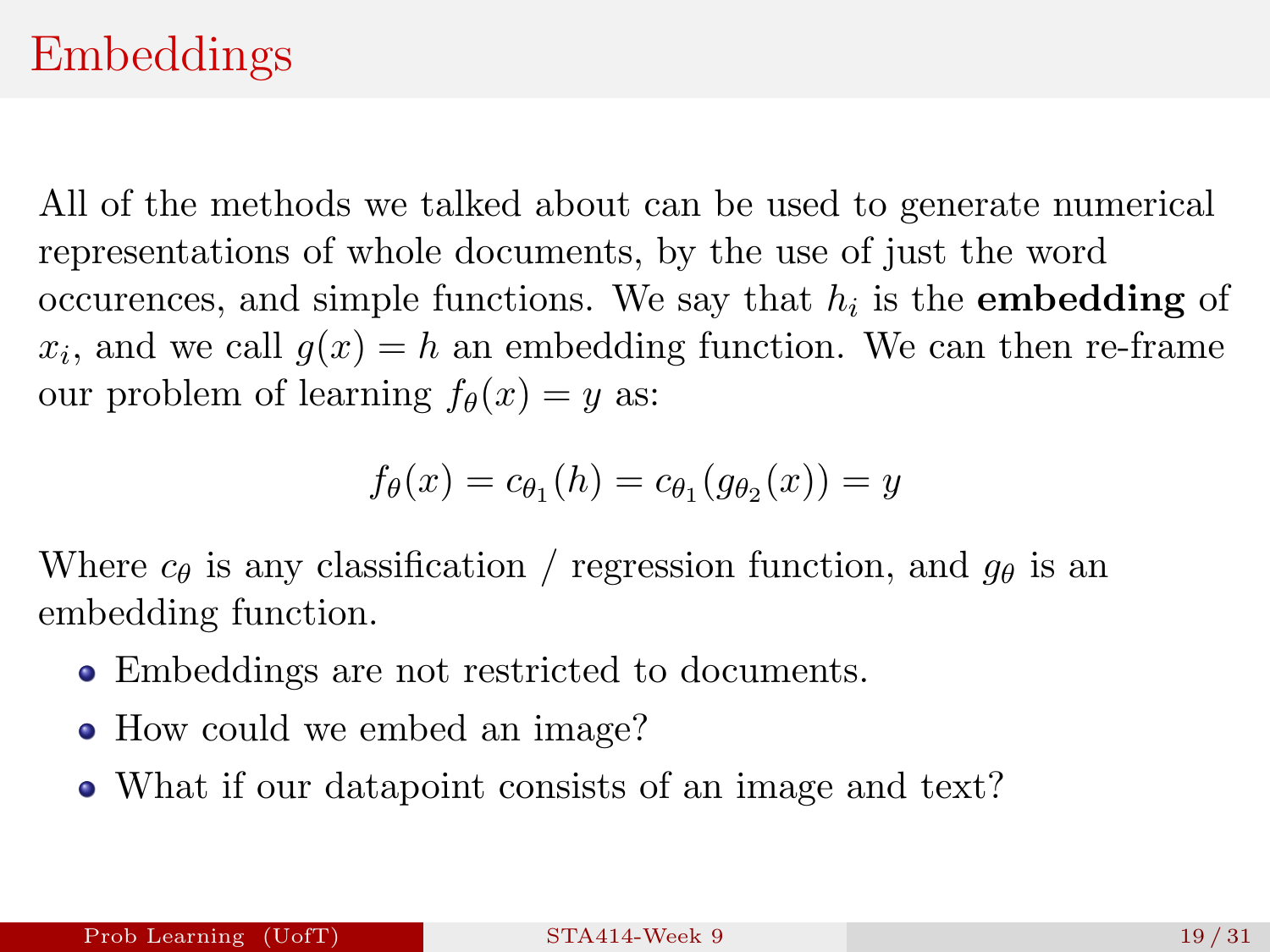Sometimes we care about something more granular than just the whole document. Perhaps we want to identify each parts of text that correspond to certain concepts:

| When Sebastian Thrun PERSON started working on self-driving cars at Google ORO In 2007 DATE , few people          |
|-------------------------------------------------------------------------------------------------------------------|
| outside of the company took him seriously. "I can tell you very senior CEOs of major American NORP car companies  |
| would shake my hand and turn away because I wasn't worth talking to," said Thrun OPE , now the co-founder and CEO |
| of online higher education startup Udacity, in an interview with Recode earlier this week DATE.                   |

- What should we get a represantation of?
- How could we do this?

1 from SpaCy: https://explosion.ai/demos/displacy-ent Prob Learning (UofT) [STA414-Week 9](#page-0-0) 20 / 31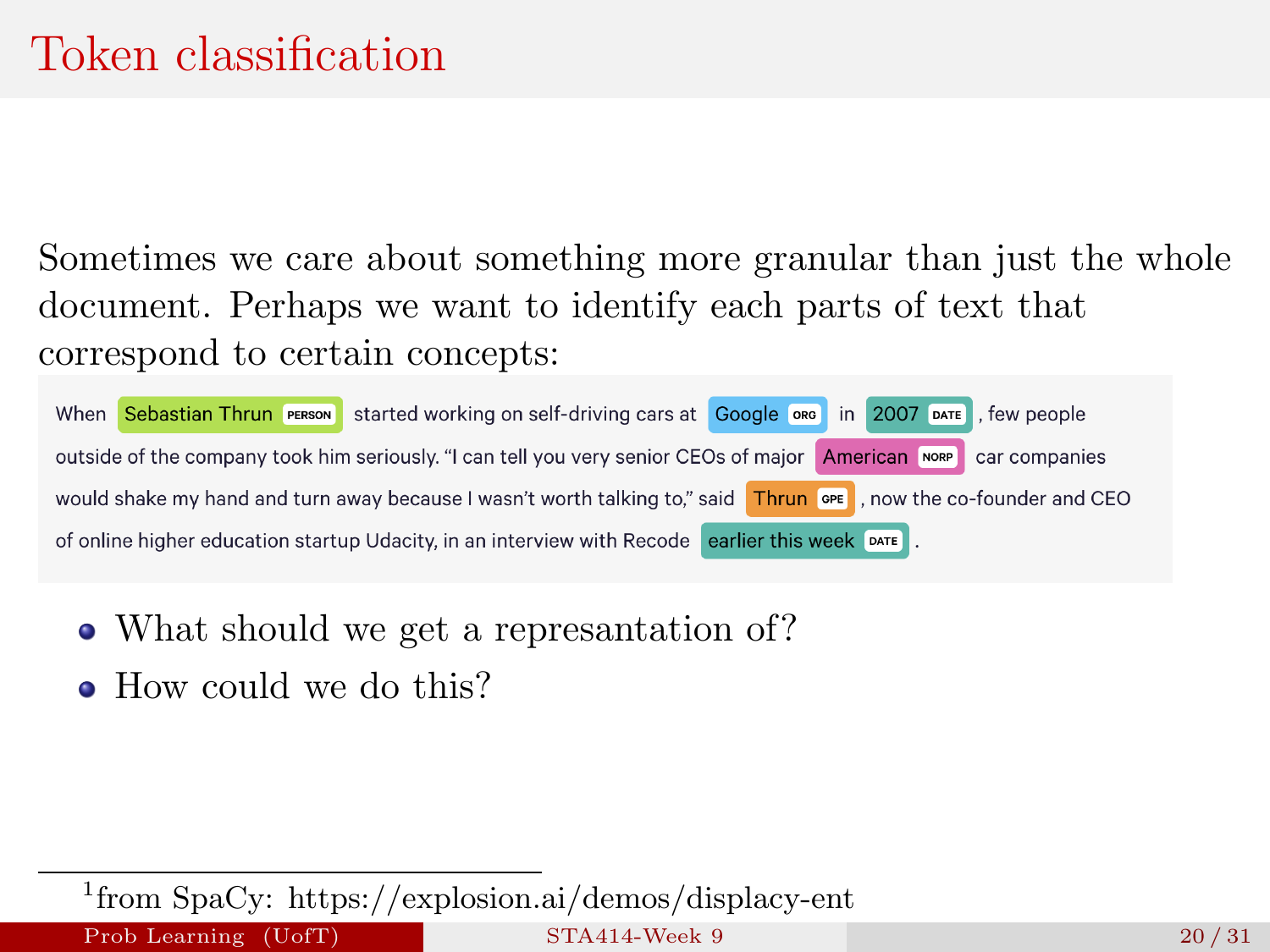#### Word2Vec

We start with a fairly strong assumption: "Words that have similar meanings will occur in simmilar contexts" Based on that we define a context of size **k** of token  $x_{i,j}$ <sup>1</sup> as a set of tokens:

context
$$
(x_{i,j}) = \{x_{i,j-k}, x_{i,j-(k-1)}, \ldots, x_{i,j-1}, x_{i,j+1}, \ldots, x_{i,j+k}\}\
$$

Then given a set of datapoints  $x_{i=1:N,j=1:M_i}$  and a vocabulary  $V_{r=1:R}$ we define an unsupservised learning task of predicting what words occur in the context of each word in the vocabulary. More formally, given a sequence of training words  $x_1, \ldots, x_T$  we want to maximize the average log probability:

$$
\frac{1}{T} \sum_{t=1}^{T} \sum_{j \in \text{context}(t)} logp(w_j|w_t)
$$

<sup>&</sup>lt;sup>1</sup>This is also called a **skip-gram**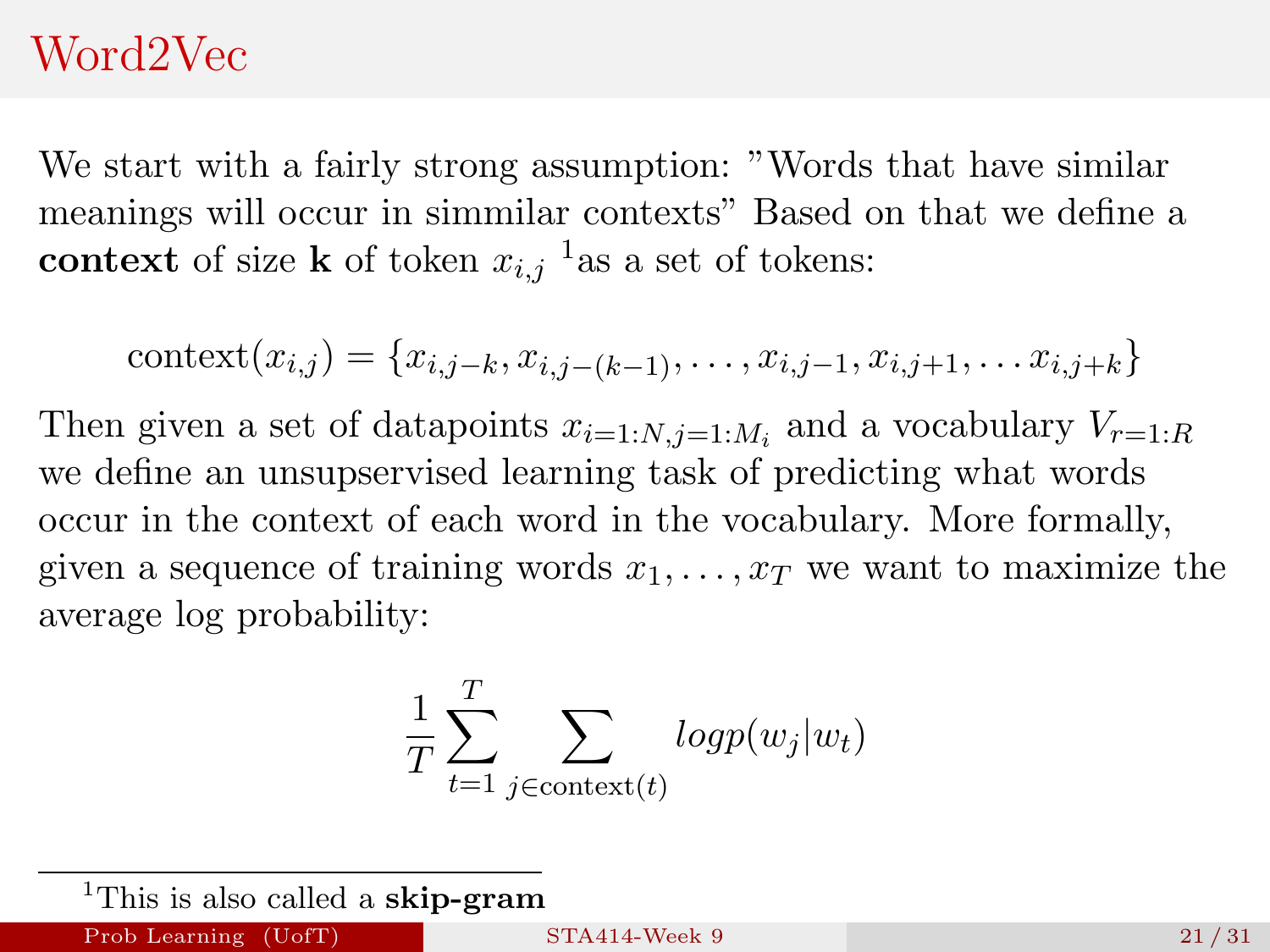### Skip Gram Continued

The basic formulation of  $p(x|w)$  uses the softmax function:

$$
p(x|w) = \frac{\exp ((u(w)^{T}(v(x)))}{\sum_{r=1}^{R} \exp ((u(w))^{T}(v(V_{r})))}
$$

where  $u(w)$  is the "word" and  $v(w)$  is the "context" representation of word w. What are those representations?

 $\bullet$  In our particular case we will take u and v to be simple linear projections of the one-hot (binary BoW) encoding of the word, and context respectively.

$$
u(w) = bBoW(w)U^T
$$

The matrix U will be of size  $R \times e$  where **e** is the embedding dimension, which is a hyperparameter you chose.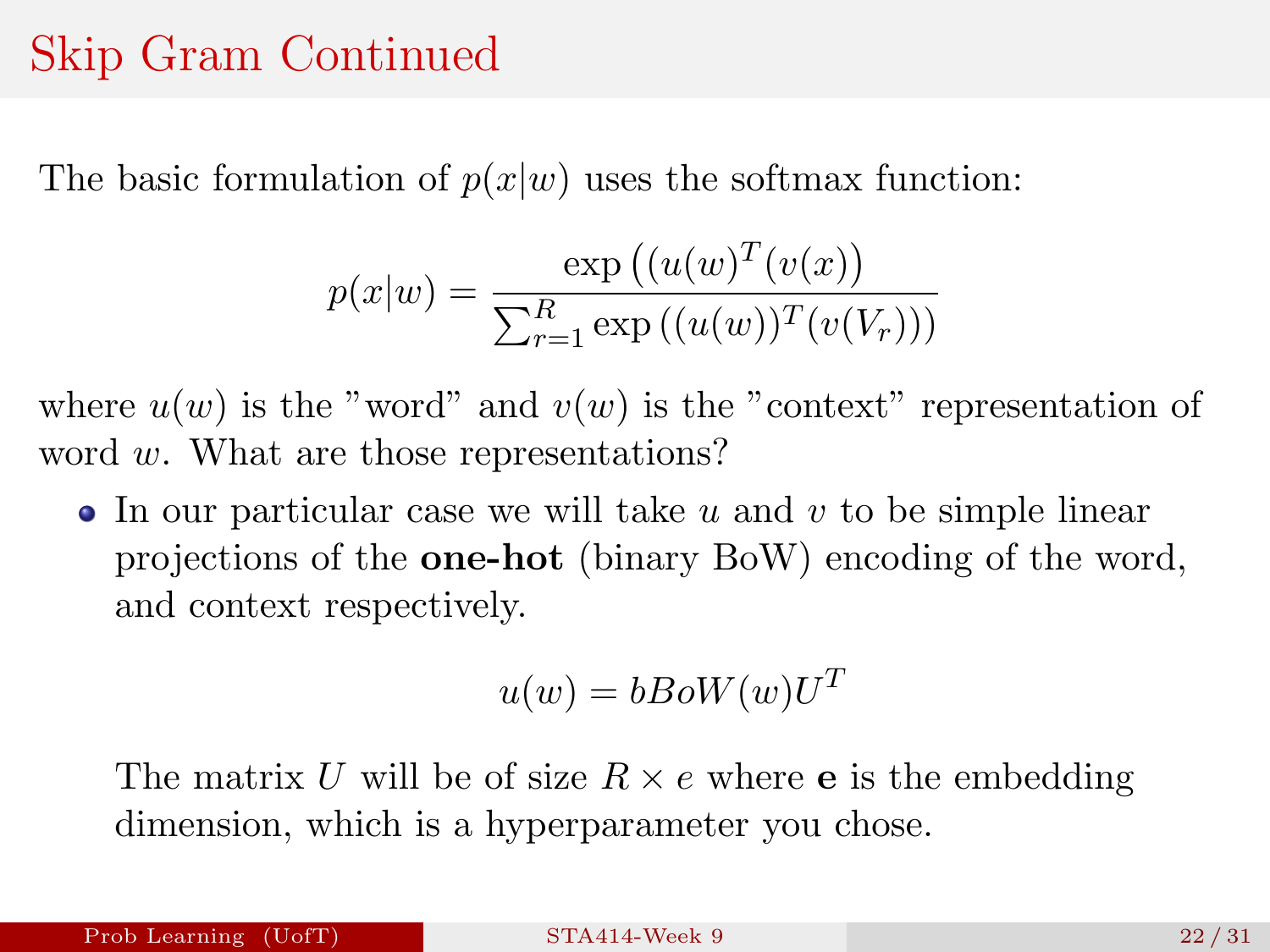# Skip Gram Continued

Notice that the the  $bBoW(w)$  is a binary vector with all 0's and a single 1 at the index of word w in the Vocabulary! Similarily we define  $v(w)$  to be a linear projection that back from  $u(w)$ to predict each word in the context.



<sup>1</sup>"Efficient Estimation of Word Representations in Vector Space", Mikolov et al Prob Learning (UofT) [STA414-Week 9](#page-0-0) 23 / 31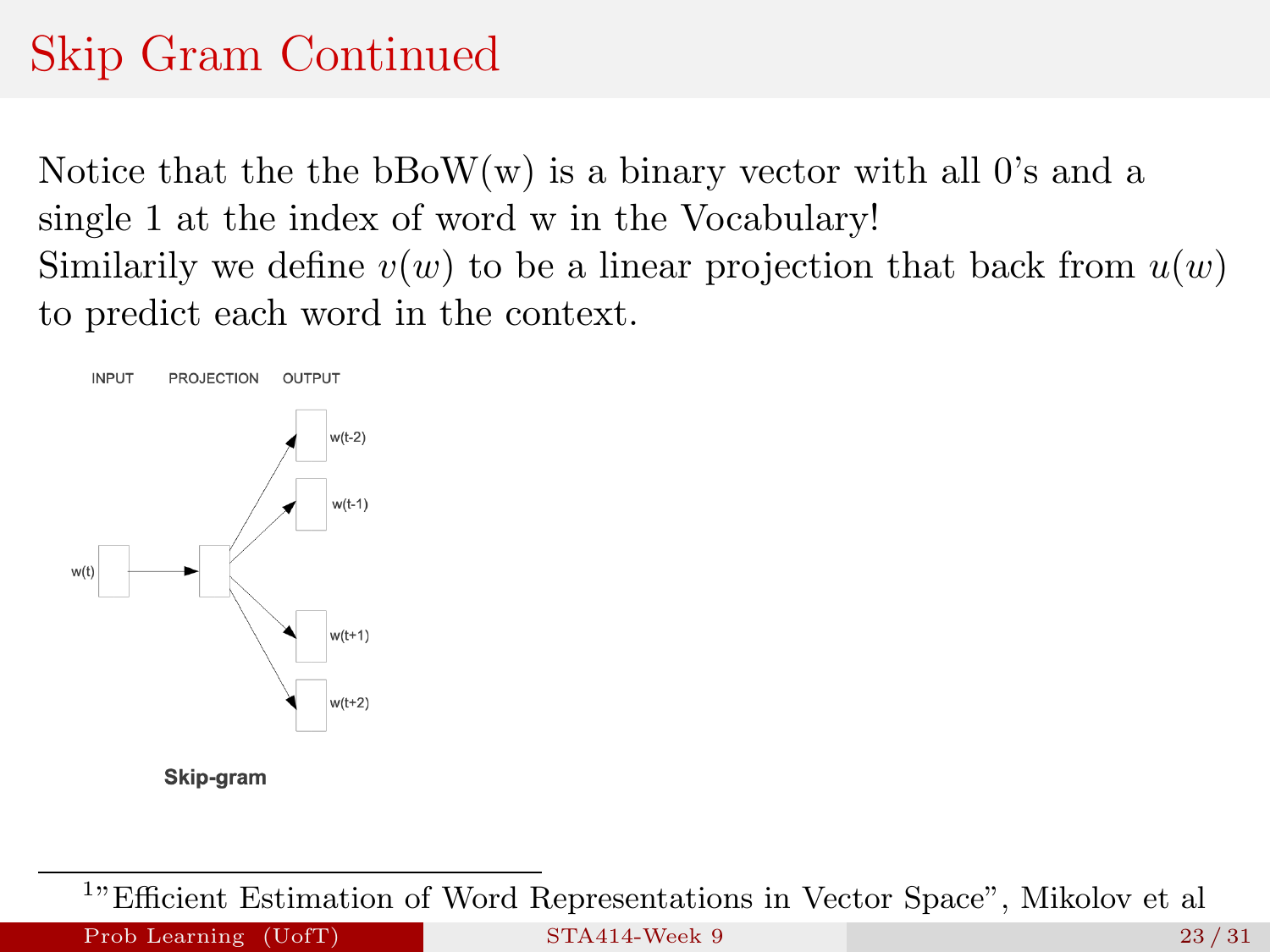# Skip Gram Vis

How to estimate  $p("car" | "ants")$ ?



<sup>1</sup>Image from:

http://mccormickml.com/2016/04/19/word2vec-tutorial-the-skip-gram-model/

Prob Learning (UofT) [STA414-Week 9](#page-0-0) 24 / 31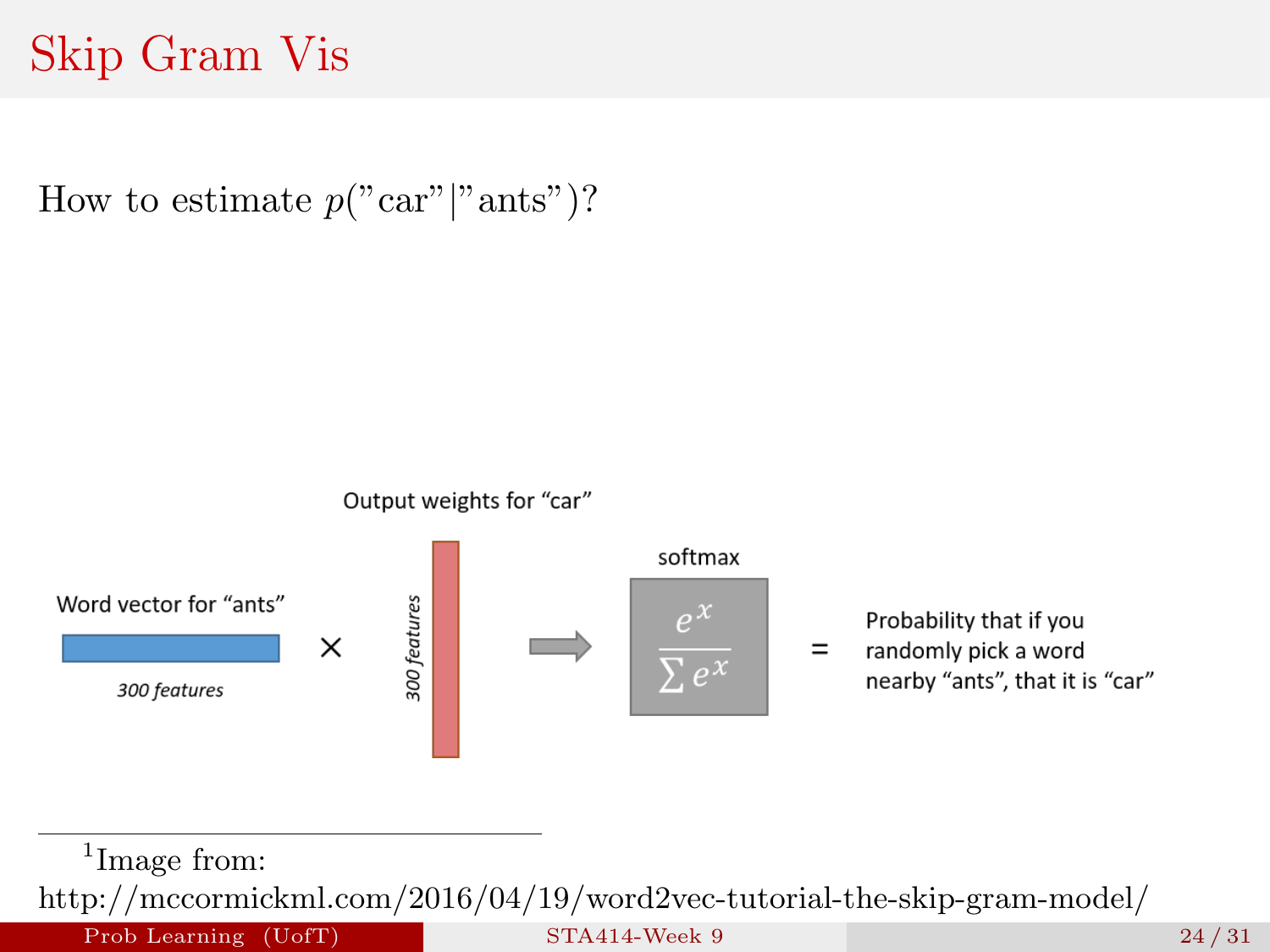The training process is then as follows:

- Initialize the two matrices
- Sample pairs of words  $(w_i, w_j)$  and compute the objective
- Gradient Descent based on the objective.
- $\bullet$  After convergence keep only the matrix U
- $\bullet$  Embedding of word at vocabulary index i is just the i-th row of U

$$
\begin{bmatrix} 0 & 0 & 0 & 1 & 0 \end{bmatrix} \times \begin{bmatrix} 17 & 24 & 1 \\ 23 & 5 & 7 \\ 4 & 6 & 13 \\ 10 & 12 & 19 \\ 11 & 18 & 25 \end{bmatrix} = \begin{bmatrix} 10 & 12 & 19 \end{bmatrix}
$$

<sup>1</sup>Image from:

http://mccormickml.com/2016/04/19/word2vec-tutorial-the-skip-gram-model/

Prob Learning (UofT) [STA414-Week 9](#page-0-0) 25/31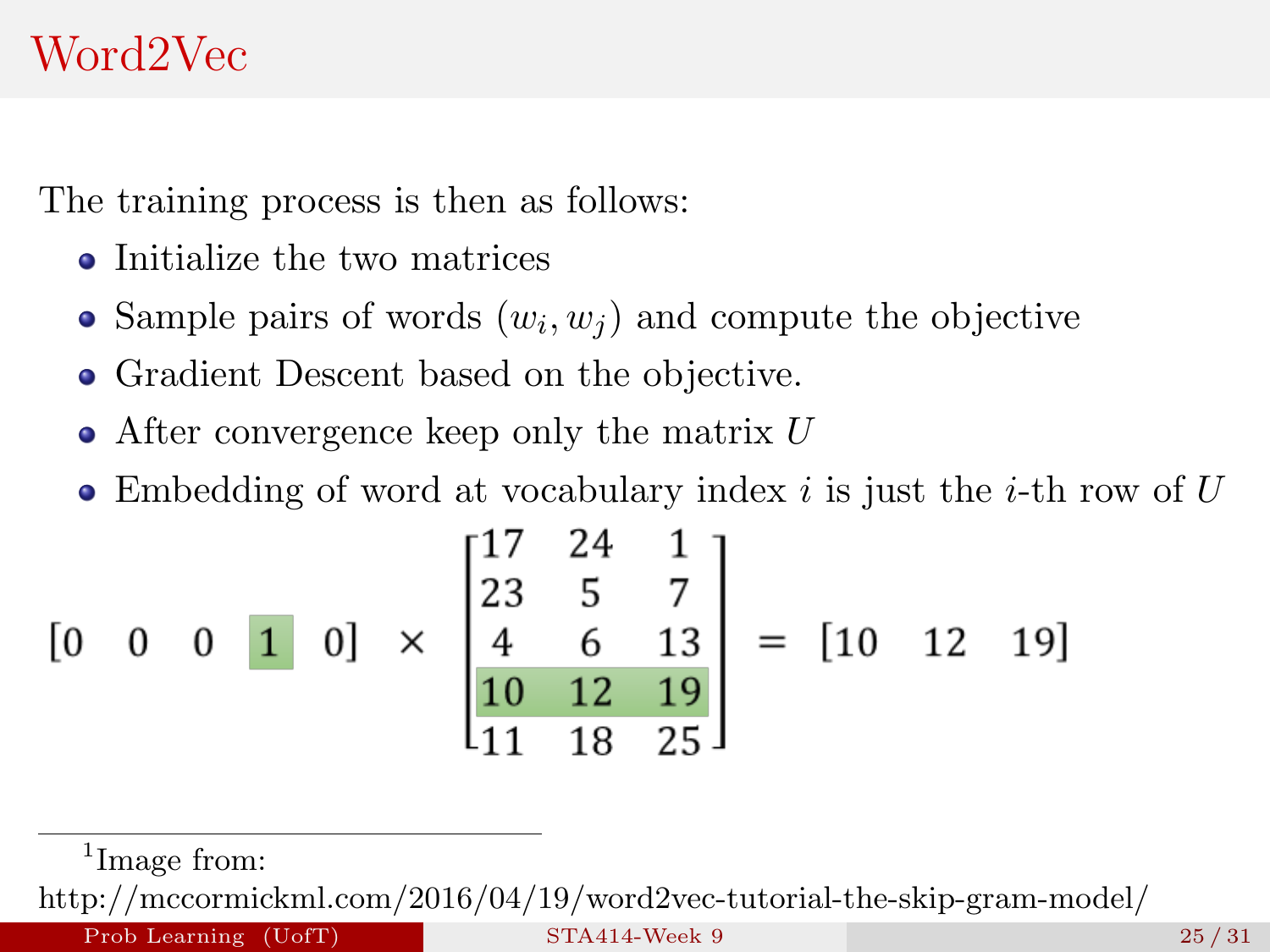- In practice this training procedure is not feasible we would have to compute softmax over the entire vocabulary at every step.
- There are a lot of tricks and improvements over the years really worth reading the original paper.
- There is another possible objective called **Continuous Bag of** Words (CBoW) that is the exact opposite of the Skip Gram Objective - estimate the word given context instead of context given word.
- What are we missing?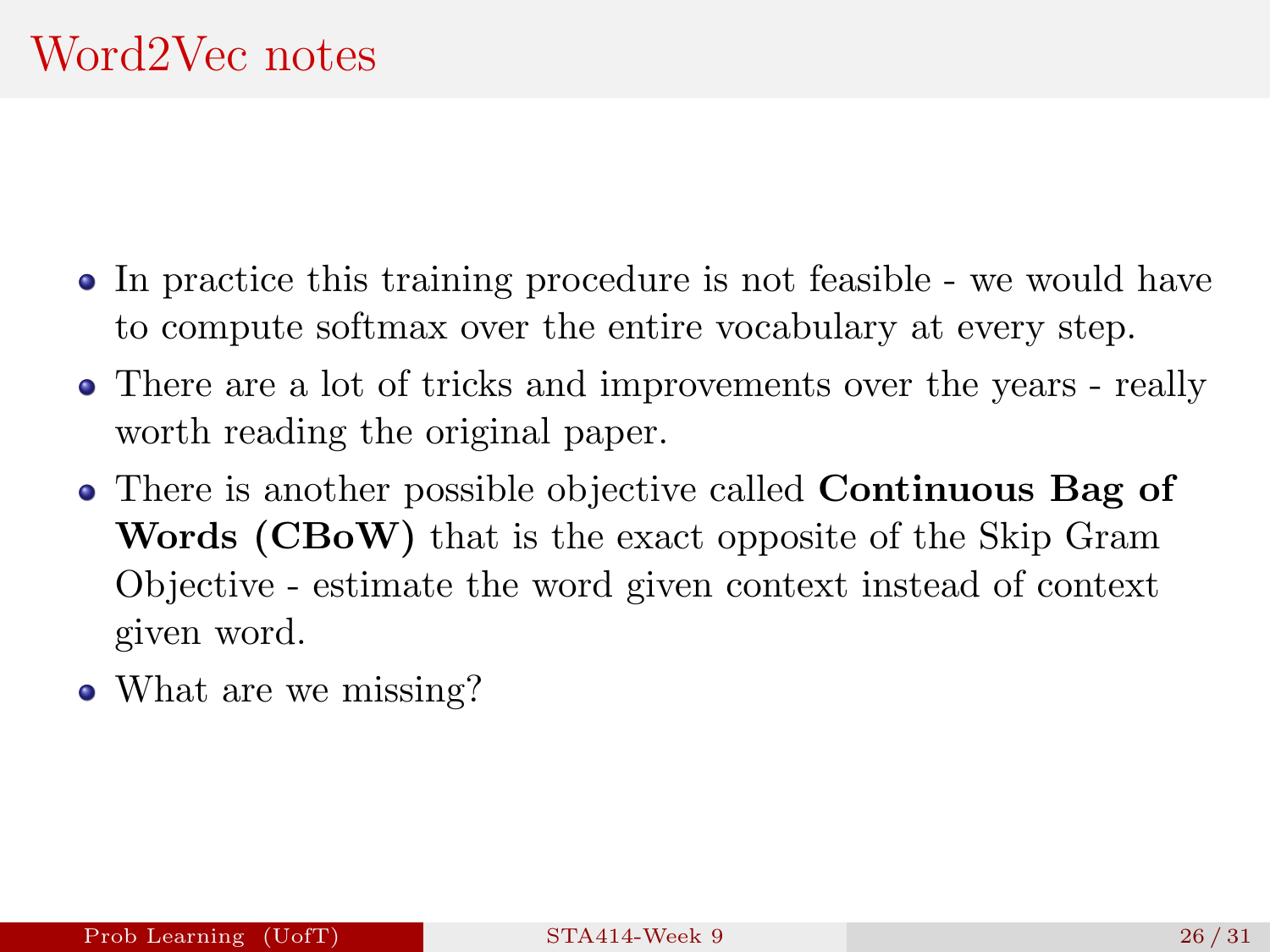- To classify tokens, we can just take the Word2Vec embedding of each token as an input to e.g. Linear Regression / Multinomial Naive Bayes, and estimating probabilities that the token belongs to a certain category.
- We can combine Word2Vec representations into document level representations.
- We can combine Different embedding methods! Nothing is stopping you from taking TF-IDF vector of a document and "stacking" the average of all Word2Vec vectors in the document.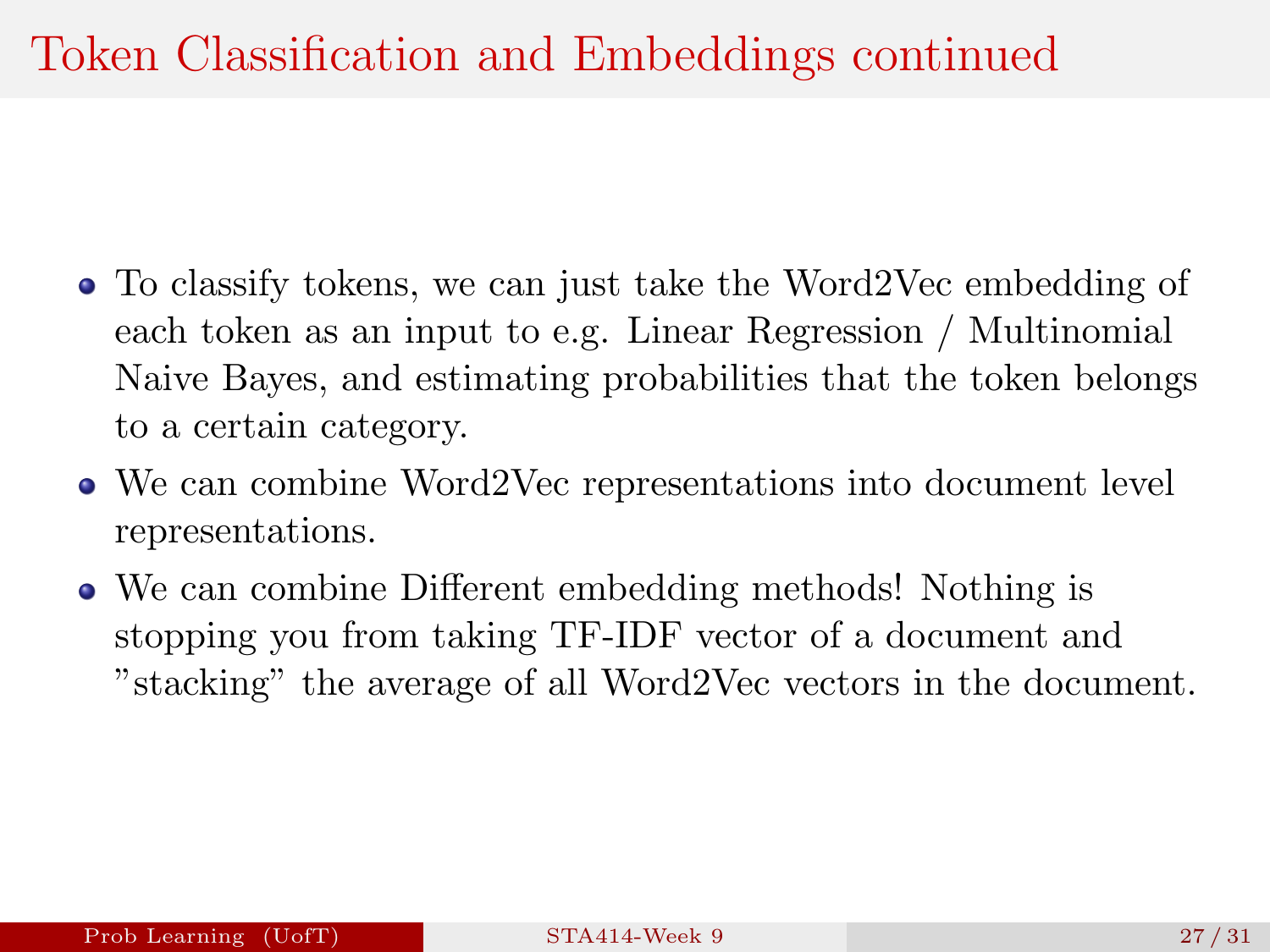- What if our output should also be in the form of text?
- Re-frame the "context" to only feature words before the input
- Train in the unsupervised setting of CBoW, with the modified context.
- Idea: Sample the next word, conditional on the previous k based on the CBoW softmax.
- What kind of model is that?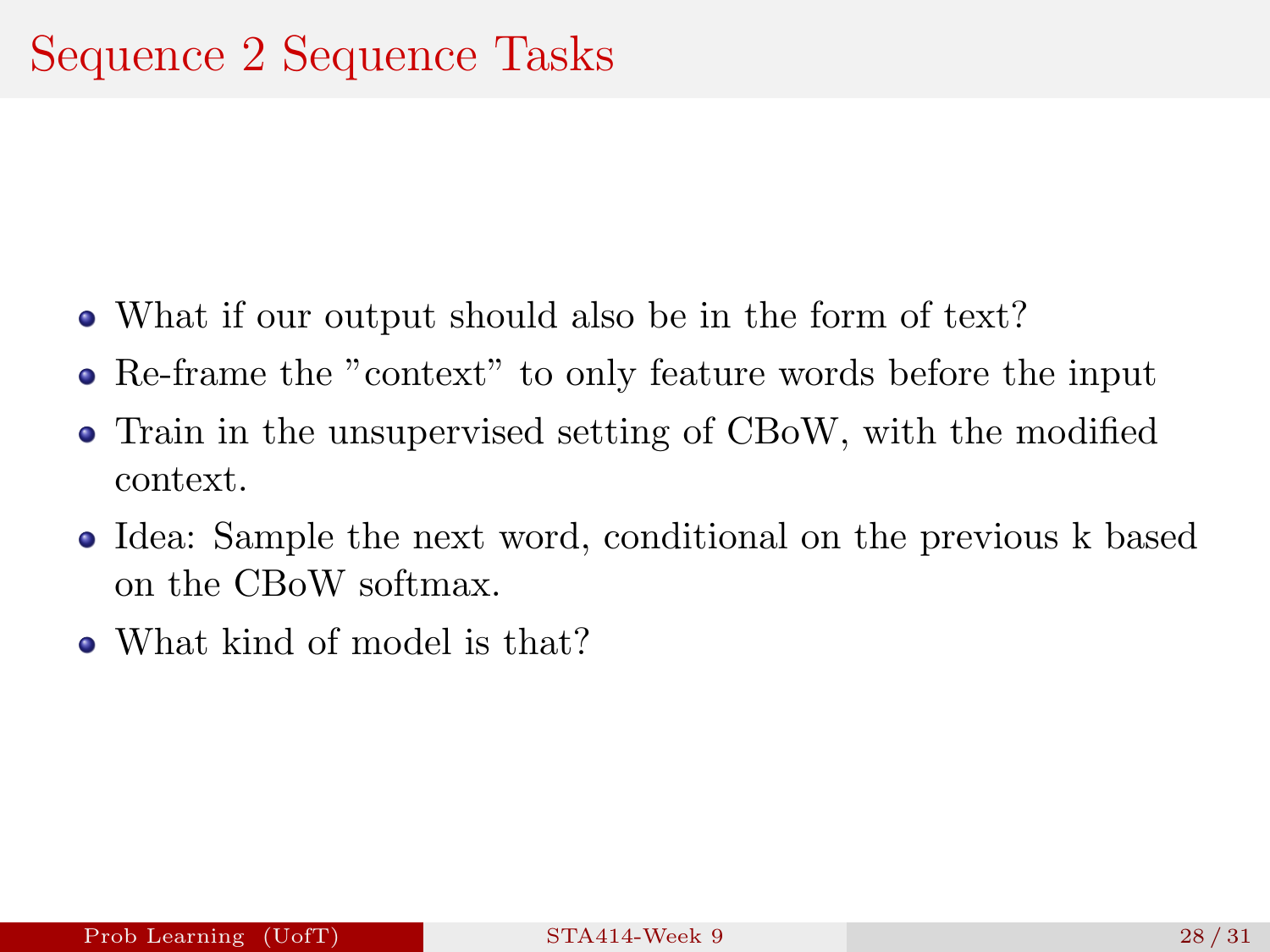- What does it mean for 2 words to be similar?
- What does it mean for 2 datapoints to be similar?
- The most common way to measure similarity in NLP is via the cosine similarity

We define **cosine similarity** between two vectors to be:

cosine sim
$$
(x, y)
$$
 =  $\frac{x \cdot y}{\vert\vert x \vert\vert \cdot \vert\vert y \vert\vert} = \frac{\sum_i x_i y_i}{\sqrt{\sum_i x_i^2} \sqrt{\sum_i y_i^2}}$ 

This is especially convenient for binary BoW.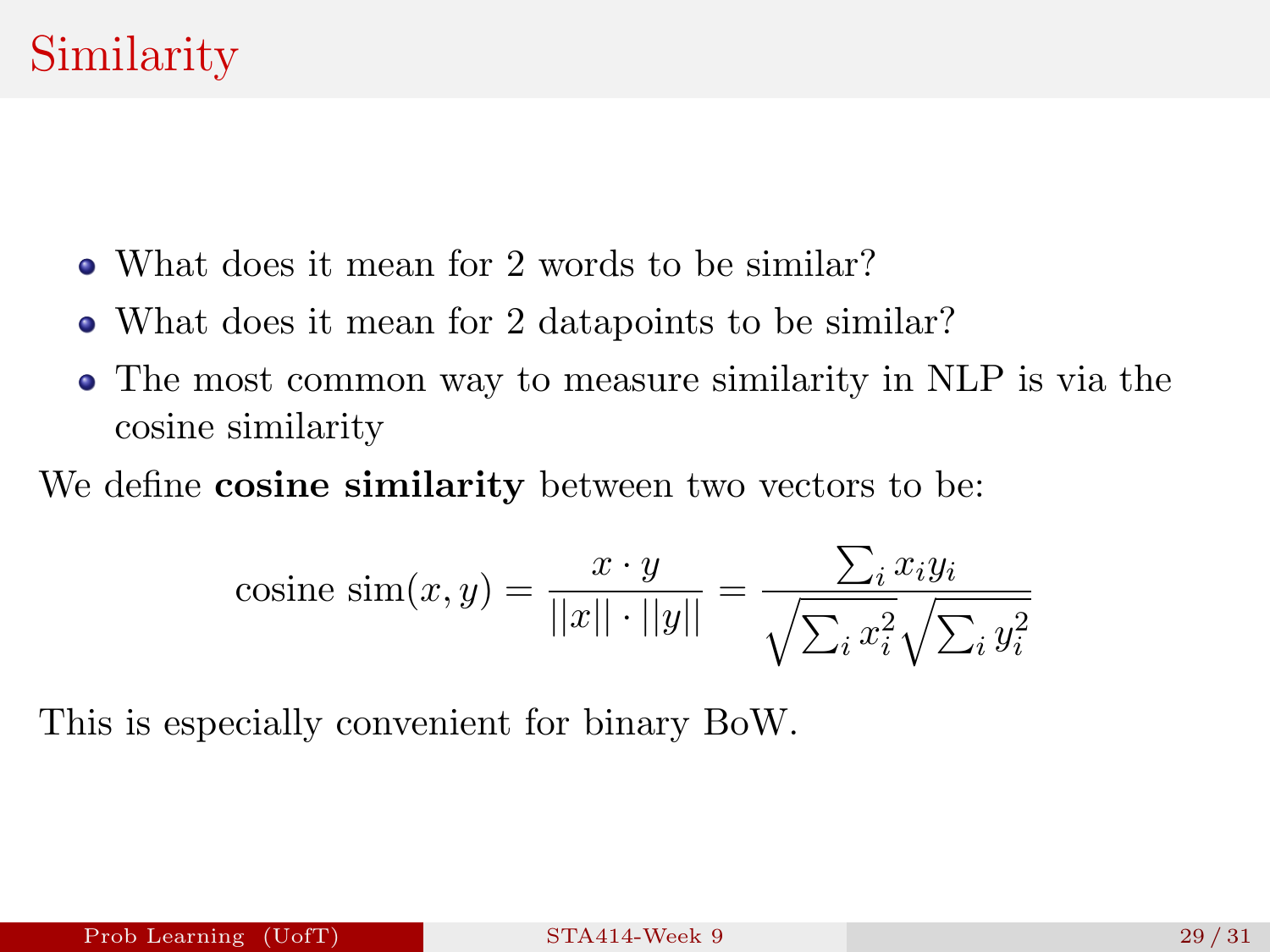# Some Cool properties of W2V

Let  $h(x)$  be the Word2Vec embedding of the word x. We can perform some vector algebra to find that:

#### $h("Athens") - h("Greece") + h("Germany") \approx h("Berlin")$

#### 0

 $\bullet$ 

 $h("Mice") - h("Mouse") + h("Dollar") \approx h("Dollars")$ 

In the original paper they propose a set of 14 categories and evaluate accuracy on these kinds of "algebraic" operations to find an accuracy of  $\sim 55-60\%$ 

You can just download the original Word2Vec embeddings and play around!